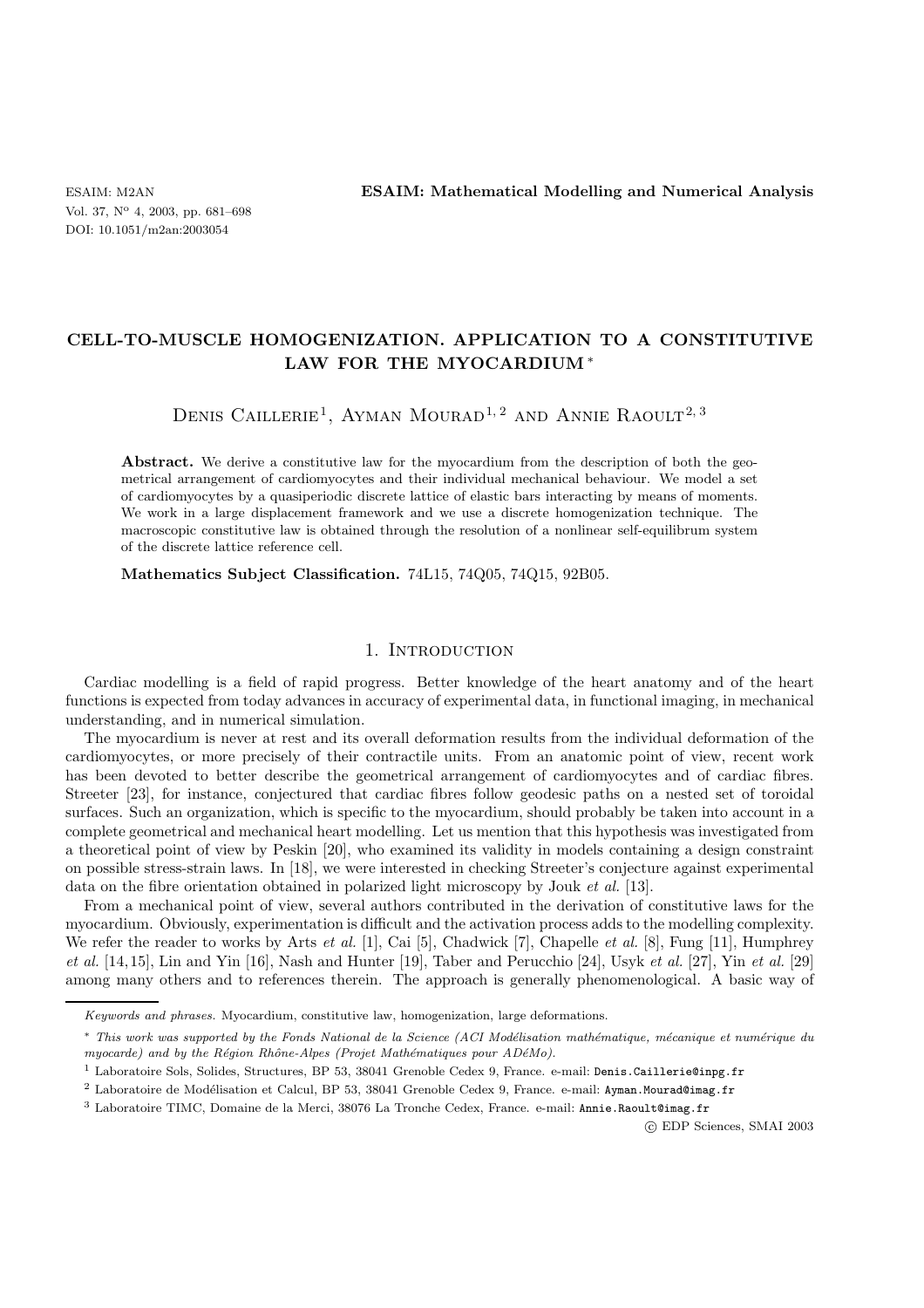

Figure 1. Myocardial cells joined by anastomoses (left). A bidimensional lattice (right).

modelling consists in assuming that the stress tensor  $\sigma$  reads as the sum  $\sigma = -pI + T\tau \otimes \tau + \sigma_p$  of an active tensor  $T \tau \otimes \tau$  where  $\tau$  denotes the unit vector of the fibre direction and where T is the active tension, of a passive stress tensor  $\sigma_p$ , and of a term due to the incompressibility. Elastic energies can be used as well. Some authors postulate that the myocardium is a hyperelastic homogeneous material. Isotropic energies were first considered, then extended to more realistic orthotropic functions. Experiments that are necessary to fit the material constraints can be performed either on the passive myocardium, or in a contracted state.

We propose to follow a different approach and we aim at deriving a global – or macroscopic – constitutive law for the myocardium from microscopic mechanical models. By microscopic level, we mean the cardiac cell level. Cardiac cells, or cardiomyocytes, are small,  $60-100 \mu m$  long, cylindrical structures. In an adult myocardium, the left ventricle is typically 8 cm long with a 5 cm inner diameter. Cardiomyocytes are connected into a network by anastomoses making I-junctions or Y-junctions, see Figure 1. This specific organization drastically differs from the cell organization into a skeletal muscle, where a fibre can consist in a single cell, or from the cell organization into non-anastomic organs such as the liver. We propose to take advantage of the smallness of the ratio of a cardiomyocyte length to the myocardium size in the one hand, and of the observed repetitive arrangement of cells in the other hand, to derive a global constitutive law for the myocardial tissue. Such a procedure belongs to the field of homogenization techniques whose general description can be found in Bensoussan *et al.* [2], Cioranescu and Saint Jean Paulin [10], Sanchez-Palencia [22]. It allows to replace a genuine discrete model of the myocardium equilibrium that would take into account all myocytes separately by a continuous medium model. The method relies on the knowledge of the mechanical behaviour at the microscopical level. In other words, we need to precise the mechanical modelling of both the cardiomyocytes and the interactions between cardiomyocytes. Stretching of the cardiac cells is mainly responsible or the elastic behaviour of the myocardium. But it cannot explain elastic effects that are transverse to the myocyte directions. In the present modelling, transverse effects are taken into account through interactions between connected myocytes. More precisely, we model myocytes by extensible bars that remain straight and interactions by moments between these bars. These moments are partly due to the bending of myocytes that we do not explicitly introduce in our modelling. Actually, bending effects seem to be weak and experimentally out of reach. From a purely formal point of view, bending can be added at the expense of a much more complicated macroscopical model, see for instance [21]. Let us mention that from an experimental point of view mechanical data on isolated cells become available, see, for instance, Zile *et al.* [30].

Homogenization methods were applied during the last decades to many physical settings, such as composite materials or trusses. Several techniques for proving convergence results were developed altogether. Here, we follow the discrete homogenization approach originated in Tollenaere and Caillerie [25], and in Moreau and Caillerie [17]. This approach is designed for discrete structures. Let us mention that Briane [4] was, up to our knowledge, the first to use homogenization techniques for a cardiac tissue modelling. In his work, the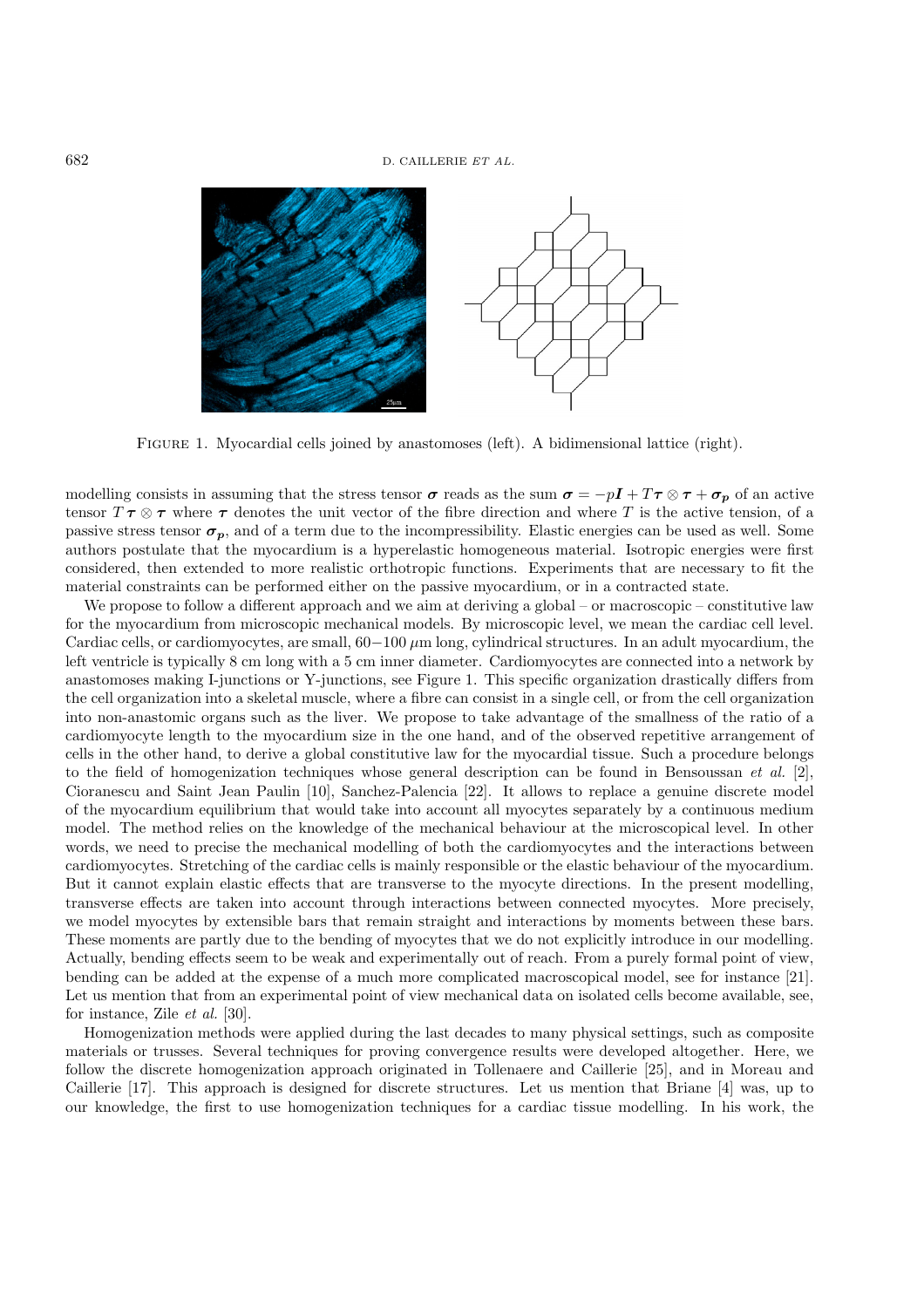

FIGURE 2. In bold, an elementary cell with three nodes colored in red and five bars:  $\mathcal{N}_{\mathcal{R}} = \{n_1, n_2, n_3\}, \mathcal{B}_{\mathcal{R}} = \{b_1, b_2, b_3, b_4, b_5\}.$  There are twelve interactions:  $\mathcal{C}_{\mathcal{R}} =$  ${c_1, c_2, c_3, c_4, c_5, c_6, c_7, c_8, c_9, c_{10}, c_{11}, c_{12}.}$ 

microscopic level is the fibre level, and the framework is linearized elasticity. We restrict our analysis to a formal derivation.

## 2. Myocyte arrangement and lattice geometry

#### 2.1. **Numbering and connections of lattice elements**

We model a set of cardiomyocytes by a lattice of bars linked at their ends. The bar junctions are the lattice nodes. In order to write the lattice equilibrium system, we first need to identify the elements of the mechanical system – here, the lattice nodes and the bars – as well as their interactions. We introduce in the following a way of numbering nodes, bars and pairs of interacting bars that will be convenient in the use of the discrete homogenization method. It will allow to reflect the repetitive display of cardiomyocytes. These numberings are the discrete analogs of reference configurations in continuum mechanics.

From now on we use the word "cell" with its classical meaning in the context of homogenization theory. No confusion should arise with cardiac biological cells that we preferably call cardiomyocytes. Let us first describe an infinite lattice. We consider lattices whose reference configurations (sets of numbers in our modelling) are obtained by the repetition over  $\mathbb{Z}^3$  of a given elementary cell (a finite set of numbers in our modelling), that we call the reference cell. See a bidimensional example in Figure 2. This cell contains "nodes" and "bars". Their respective numbers range over finite subsets  $\mathcal{N}_{\mathcal{R}}$  and  $\mathcal{B}_{\mathcal{R}}$  of N. With any  $\nu = (\nu^1, \nu^2, \nu^3) \in \mathbb{Z}^3$ , we associate the v-cell which also comprises Card  $\mathcal{N}_{\mathcal{R}}$  nodes and Card  $\mathcal{B}_{\mathcal{R}}$  bars. Therefore, nodes and bars of the whole of the infinite lattice are now numbered by quadruples  $\tilde{n} = (n, \nu^1, \nu^2, \nu^3)$  in  $\mathcal{N}_{\mathcal{R}} \times \mathbb{Z}^3$ ,  $\tilde{b} = (b, \nu^1, \nu^2, \nu^3)$  in  $\mathcal{B}_{\mathcal{R}} \times \mathbb{Z}^3$ . This means that the node (resp. bar) referred to by  $\tilde{n}$  (resp.  $\tilde{b}$ ) is the node (resp. bar) with number n (resp. b) in the v-cell. We let  $\tilde{\mathcal{N}}^{\infty} = \mathcal{N}_{\mathcal{R}} \times \mathbb{Z}^3$  and  $\tilde{\mathcal{B}}^{\infty} = \mathcal{B}_{\mathcal{R}} \times \mathbb{Z}^3$ , and, in a slightly improper way, we say that  $\tilde{\mathcal{N}}^{\infty}$ (resp.  $\tilde{\mathcal{B}}^{\infty}$ ) is the set of nodes (resp. bars) of the infinite lattice.

Let us now specify in which way nodes in  $\tilde{\mathcal{N}}^{\infty}$  connect to each other. First of all, we assume that each bar in  $\tilde{B}^{\infty}$  links two nodes and with each bar  $\tilde{b}$  we associate an origin node  $O(\tilde{b})$  and an end node  $E(\tilde{b})$ . From our above description, any node  $O(b)$  and any node  $E(b)$  can necessarily be written under the form of a quadruple. We assume that the origin node  $O(\tilde{b})$  of a bar  $\tilde{b} = (b, \nu^1, \nu^2, \nu^3)$  associated with the cell  $(\nu^1, \nu^2, \nu^3)$  belongs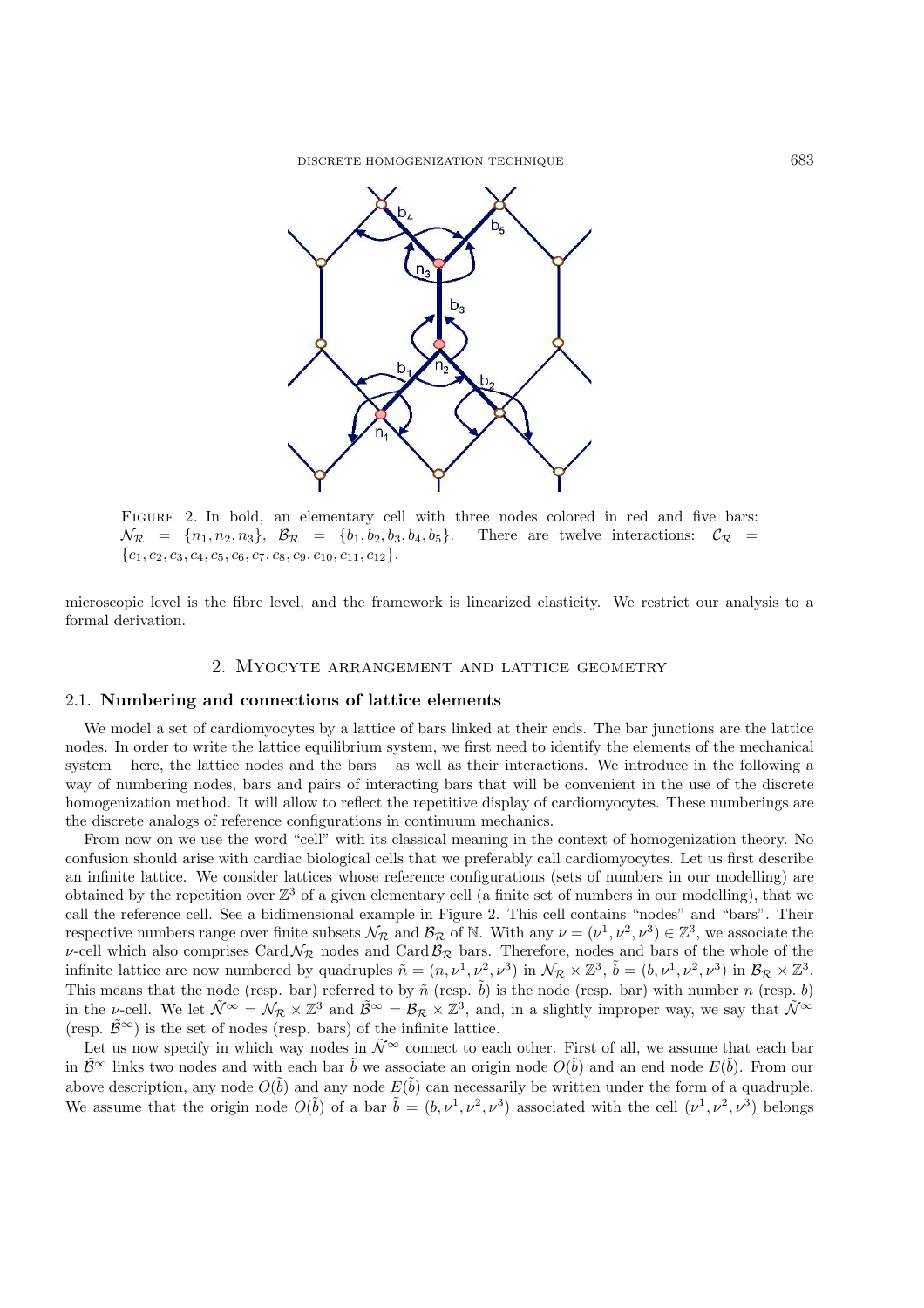Table 1. Bar numbering.

| $\frac{O_{\rm R}(b)}{E_{\rm R}(b)}$<br>n <sub>1</sub> | n <sub>2</sub> | n <sub>2</sub> | $n_3$          | $n_{3}$        |
|-------------------------------------------------------|----------------|----------------|----------------|----------------|
|                                                       |                |                |                |                |
| $n_{2}$                                               | n <sub>1</sub> | $n_3$          | n <sub>1</sub> | n <sub>1</sub> |
| $\overset{2}{0,0}$                                    | 1,0)           | (0,0)          | (0.1)          |                |

to this very cell. Therefore, there exists n such that  $O((b, \nu^1, \nu^2, \nu^3)) = (n, \nu^1, \nu^2, \nu^3)$ . Moreover, in order to express the repetitivity of the lattice, we impose that the integer  $n$  depends only on  $b$ . It coincides with the number of the origin node of the bar b in the reference cell and can be denoted by  $O_R(b)$ . On the contrary, the end node  $E(\tilde{b})$  that we can write under the form  $(m, \mu^1, \mu^2, \mu^3)$  does not necessarily belong to the same cell as  $\tilde{b}$ . In all cases, it belongs to a cell that can be numbered by  $(\nu^1 + \delta^1, \nu^2 + \delta^2, \nu^3 + \delta^3)$ , where  $(\delta^1, \delta^2, \delta^3) \in \mathbb{Z}^3$ .<br>Again as the lattice is repetitive  $m \delta^1, \delta^2$  and  $\delta^3$  depend only on h and the Again, as the lattice is repetitive, m,  $\delta^1$ ,  $\delta^2$  and  $\delta^3$  depend only on b and they are denoted by  $E_R(b)$ ,  $\delta^{1b}$ ,  $\delta^{2b}$ and  $\delta^{3b}$ . In other words,

$$
O\left(\left(b,\nu^1,\nu^2,\nu^3\right)\right) = \left(O_R(b),\nu^1,\nu^2,\nu^3\right), \quad E\left(\left(b,\nu^1,\nu^2,\nu^3\right)\right) = \left(E_R(b),\nu^1+\delta^{1b},\nu^2+\delta^{2b},\nu^3+\delta^{3b}\right).
$$

An example of such a numbering for the bidimensional example of Figure 2 is given in Table 1.

Notice that we could have described the lattice in the following equivalent way. Consider two finite subsets  $\mathcal{N}_{\mathcal{R}}$ and  $B_{\mathcal{R}}$  of N, respectively called the set of (numbers of) reference nodes and the set of (numbers of) reference bars. Choose two mappings  $O_R, E_R : \mathcal{B}_R \to \mathcal{N}_R$  and a mapping  $\delta : \mathcal{B}_R \to \mathbb{Z}^3$  such that for any  $b \in \mathcal{B}_R$ ,  $(O_{\mathrm{R}}(b), 0) \neq (E_{\mathrm{R}}(b), \delta(b))$  and such that the mapping  $O_{\mathrm{R}} \times (E_{\mathrm{R}}, \delta)$  is one-to-one. Then, the set of (numbers of) nodes (resp. bars) of the associated infinite lattice is defined by  $\tilde{\mathcal{N}}^{\infty} = \mathcal{N}_{\mathcal{R}} \times \mathbb{Z}^3 = {\tilde{n} = (n, \nu)}; n \in \mathcal{N}_{\mathcal{R}}, \nu \in \mathbb{Z}^3$ (resp.  $\tilde{B}^{\infty} = \mathcal{B}_{\mathcal{R}} \times \mathbb{Z}^3 = {\tilde{b} = (b, \nu); b \in \mathcal{B}_{\mathcal{R}}, \nu \in \mathbb{Z}^3}$ ). Any  $\nu \in \mathbb{Z}^3$  is said to define the *v*-cell whose set of nodes (resp. bars) is given by  $f(n, \nu): n \in \mathcal{N}_{\mathcal{R}}$  (resp.  $f(b, \nu): b$ nodes (resp. bars) is given by  $\{(n, \nu); n \in \mathcal{N}_{\mathcal{R}}\}$  (resp.  $\{(b, \nu); b \in \mathcal{B}_{\mathcal{R}}\}$ ). The overall origin and end mappings  $O \to \tilde{\mathcal{R}}^{\infty} \to \tilde{\mathcal{N}}^{\infty}$  are defined by  $O, E : \tilde{\mathcal{B}}^{\infty} \mapsto \tilde{\mathcal{N}}^{\infty}$  are defined by

$$
\forall \tilde{b} = (b, \nu) \in \tilde{\mathcal{B}}^{\infty}, \ O((b, \nu)) = (O_{R}(b), \nu), \ E((b, \nu)) = ((E_{R}(b), \nu + \delta(b)).
$$

When a bar belongs to a cell numbered by  $\nu$ , its origin belongs to this very cell as well.

With the above numberings for nodes and bars, a reference configuration of an infinite lattice is well defined. For future use, let us introduce a way of numbering interactions between bars. Such a numbering can necessarily be written in terms of the previous definitions, but this would lead to cumbersome notation. When writing mechanical balance in an actual configuration, we will assume in the sequel that any two bars sharing a common end mechanically interact. From the repetitivity of the reference configuration, any given bar  $(b, \nu)$  in  $\mathcal{B}^{\infty}$ interacts with a finite number of bars, and this number does not depend on  $\nu$ . It depends on b only. Moreover, if a bar  $(b, \nu)$  interacts with  $(b', \nu')$ , then for any  $\mu$  in  $\mathbb{Z}^3$ ,  $(b, \mu)$  interacts with  $(b', \mu + \nu' - \nu)$ . It follows that the overall set of interactions between connected bars can be numbered by a set

$$
\tilde{\mathcal{C}}^{\infty} = \{ (c, \nu); c \in \mathcal{C}_{\mathcal{R}}, \nu \in \mathbb{Z}^3 \},\
$$

where any  $c \in \mathcal{C}_{\mathcal{R}} \subset \mathbb{N}$  refers to the interaction between bars that can be written  $(b(c), \nu)$  and  $(b'(c), \nu + \gamma(c))$ .<br>In such a numbering, care is devoted not to take into account an overall interaction twice. To thi In such a numbering, care is devoted not to take into account an overall interaction twice. To this aim, it is convenient to consider that all interactions  $\tilde{c}$  in the lattice occur between a first bar  $P(\tilde{c})$  and a second bar  $D(\tilde{c})$ . A repeated interaction referred to by c operates between a first bar  $(P_R(c), \nu)$  and a second bar  $(D_R(c), \nu + \gamma(c))$ . To sum up, all interactions  $\tilde{c} = (c, \nu)$  read alternately  $\tilde{c} = (P(\tilde{c}), D(\tilde{c}))$  with

$$
P(\tilde{c}) = (P_{\rm R}(c), \nu^1, \nu^2, \nu^3), \quad D(\tilde{c}) = (D_{\rm R}(c), \nu^1 + \gamma^{1c}, \nu^2 + \gamma^{2c}, \nu^3 + \gamma^{3c}).
$$

An example of such a numbering is given in Table 2. Notice that our method easily extends to other cases.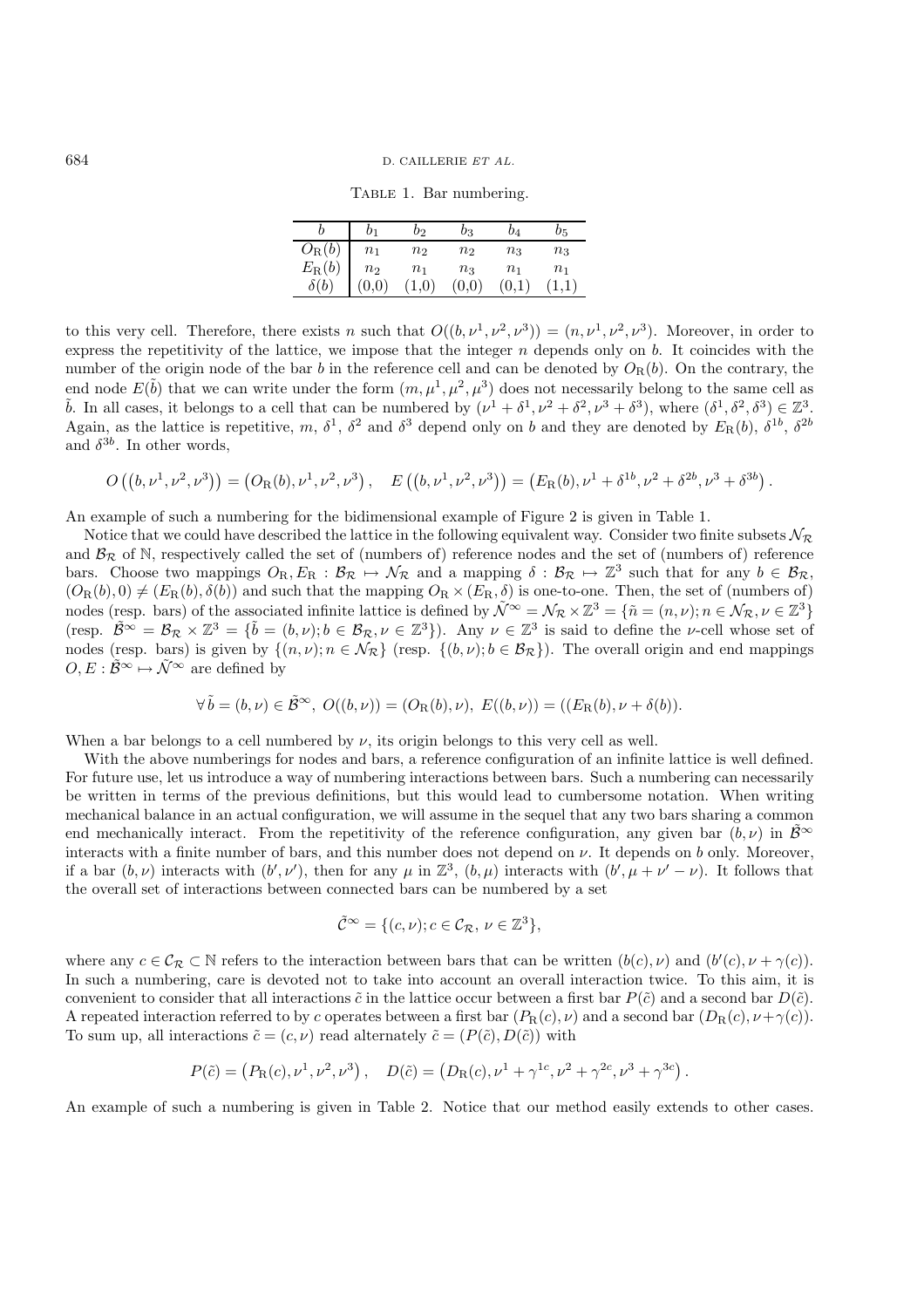| $\,c\,$                                | c <sub>1</sub> | $c_2$ | $c_3$             | $c_4$ | $c_5$ | $c_6$       | $c_7$ | $c_8$          | C9                                  | $c_{10}$       | $\scriptstyle{c_{11}}$ | $c_{12}$ |
|----------------------------------------|----------------|-------|-------------------|-------|-------|-------------|-------|----------------|-------------------------------------|----------------|------------------------|----------|
| $P_{\rm R}(c)$ $b_1$                   |                | $b_1$ | $b_2$ $b_3$ $b_3$ |       |       | $b_4$ $b_1$ |       | b <sub>1</sub> | b <sub>1</sub>                      | b <sub>2</sub> | $b_2$                  | $b_4$    |
| $D_R(c)$ $b_2$ $b_3$ $b_3$ $b_4$ $b_5$ |                |       |                   |       |       |             |       |                | $b_5$ $b_2$ $b_4$ $b_5$             | $b_4$          | $b_5$                  | $b_5$    |
| $\gamma(c)$                            | (0,0)          | (0,0) | (0,0)             | (0,0) | (0,0) |             |       |                | $(0,0)$ $(-1,0)$ $(0,-1)$ $(-1,-1)$ | $(1,-1)$       | $(0,-1)$               | $(-1,0)$ |
|                                        |                |       |                   |       |       |             |       |                |                                     |                |                        |          |

TABLE 2. Bar interaction numbering.

For instance, we could assume that some connections between bars are activated and some others are not. In so far that this pattern is repetitive, it can be easily included in the definition of the set  $\mathcal{C}_{\mathcal{R}} \subset \mathbb{N}$  and of the mappings  $P_{\rm R}$ ,  $D_{\rm R}$  :  $\mathcal{C}_{\mathcal{R}} \mapsto \mathcal{B}_{\mathcal{R}}$  and  $\gamma$  :  $\mathcal{C}_{\mathcal{R}} \mapsto \mathbb{Z}^3$ .

We now turn to finite lattices that we will actually consider in the remaining part of this work. Following the general homogenization technique, we introduce a sequence of reference configurations parametrized by  $\varepsilon$ . Let  $\omega$  be a domain in  $\mathbb{R}^3$ . For any  $\varepsilon$ , we define a subset  $Z^{\varepsilon}$  of  $\mathbb{Z}^3$  by

$$
Z^{\varepsilon} = \left\{ \nu = \left( \nu^1, \nu^2, \nu^3 \right) \in \mathbb{Z}^3; \varepsilon \nu \in \omega \right\}.
$$
 (1)

This defines the cells of a finite net. We define a reference configuration associated with  $\varepsilon$  by its set of nodes  $\tilde{\mathcal{N}}^{\varepsilon} = \mathcal{N}_{\mathcal{R}} \times Z^{\varepsilon}$  and by its set of bars  $\tilde{\mathcal{B}}^{\varepsilon} = {\tilde{b} = (b, \nu) \in \mathcal{B}_{\mathcal{R}} \times Z^{\varepsilon}}; E(\tilde{b}) \in \tilde{\mathcal{N}}^{\varepsilon}$ . The overall interactions are then described by  $\tilde{\mathcal{C}}^{\varepsilon} = \{\tilde{c} = (c, \nu) \in \mathcal{C}_{\mathcal{R}} \times Z^{\varepsilon}; D(\tilde{c}) \in \tilde{\mathcal{B}}^{\varepsilon}\}\.$  Notice that  $\nu$ -cells "close to the boundary" of  $\omega$  are not the exact repetition of the reference cell. Some bars and some interactions are ignored on purpose. This is of no consequence for the homogenization process which deals with inner cells and disregards boundary conditions.

In the sequel, we will use the notation  $\lambda^{\varepsilon} = (\varepsilon \nu^{1}, \varepsilon \nu^{2}, \varepsilon \nu^{3})$ . The cells of an  $\varepsilon$ -lattice are, according to Truesdell terminology [26], labelled either by  $\nu \in \mathbb{Z}^{\varepsilon}$  or by  $\lambda^{\varepsilon} \in \omega$ . Therefore,  $\nu$  or  $\lambda^{\varepsilon}$  play the role of discrete Lagrangian variables. The Lagrangian configuration of the continuous medium to be defined will be  $\omega$  and its Lagrangian variable will be  $\lambda = (\lambda^1, \lambda^2, \lambda^3)$ .

#### 2.2. **Actual geometry description**

In the previous subsection, we defined the mechanical elements of the lattices and we identified them with numbers. The geometry of a lattice in a given state is then fully defined once positions of nodes are given. We choose an origin in the physical space identified with  $\mathbb{R}^3$  and we denote the position of any node  $\tilde{n} \in \tilde{\mathcal{N}}^{\varepsilon}$ by  $\mathbf{R}^{\varepsilon}(\tilde{n})$ . For any bar  $\tilde{b} \in \tilde{\mathcal{B}}^{\varepsilon}$ , we define a branch vector  $\mathbf{B}^{\varepsilon \tilde{b}}$ , a length  $l^{\varepsilon \tilde{b}}$  and a unit vector  $\mathbf{e}^{\varepsilon \tilde{b}}$  by

$$
\mathbf{B}^{\varepsilon\tilde{b}} = \mathbf{R}^{\varepsilon}(E(\tilde{b})) - \mathbf{R}^{\varepsilon}(O(\tilde{b})), \quad l^{\varepsilon\tilde{b}} = ||\mathbf{B}^{\varepsilon\tilde{b}}||, \quad \mathbf{e}^{\varepsilon\tilde{b}} = \frac{\mathbf{B}^{\varepsilon\tilde{b}}}{l^{\varepsilon\tilde{b}}}.
$$
 (2)

#### 3. Mechanical modelling

#### 3.1. **Internal and external forces**

The lattice is a mechanical system which consists of nodes and bars. Let us describe the internal efforts it can undergo. We momentarily drop out the  $\varepsilon$  exponent.

Nodes are points. Therefore, they can be submitted to forces only. We assume that they interact with the bars they are linked to. Consider a bar  $\tilde{b}$  with an end  $\tilde{n}$ . We denote by  $\mathbf{f}^{\tilde{b}/\tilde{n}}$  the force exerted by  $\tilde{b}$  onto  $\tilde{n}$ .<br>Then by virtue of the estion reastion principle, the force  $\mathbf{f}^{\tilde{n}/\$ Then, by virtue of the action-reaction principle, the force  $\mathbf{f}^{\tilde{n}/\tilde{b}} = -\mathbf{f}^{\tilde{b}/\tilde{n}}$  is exerted by the node  $\tilde{n}$  onto the bar  $\tilde{b}$ .<br>As for pairs of bars  $(\tilde{b}, \tilde{b}')$  sharing a common end, we assum As for pairs of bars  $(\tilde{b}, \tilde{b}')$  sharing a common end, we assume that they interact by means of moments. Let  $\mathbf{M}^{\tilde{b}/\tilde{b}'}$  be the moment exerted by  $\tilde{b}$  on  $\tilde{b}'$  at their common end, then the action-reaction principle states that  $\mathbf{M}^{\tilde{b}'/\tilde{b}}$   $\sim$   $\mathbf{M}^{\tilde{b}/\tilde{b}'}$  $\mathbf{M}^{\tilde{b}^{\prime }/\tilde{b}}=-\mathbf{M}^{\tilde{b}/\tilde{b}^{\prime }}.$ 

We assume that the only external efforts acting on the lattice are forces  $\mathbf{f}^{e/\tilde{n}}$  exerted on nodes.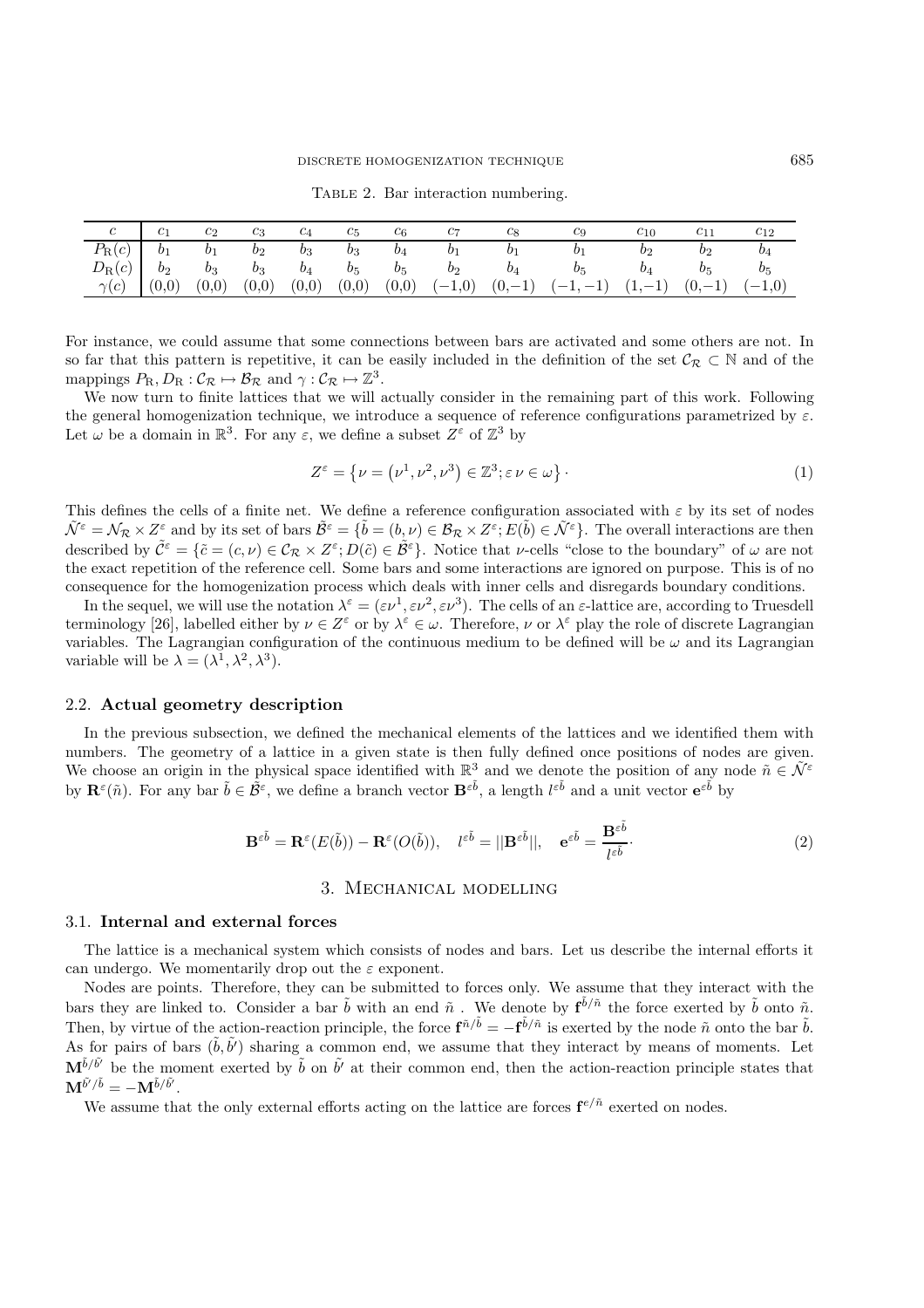### 3.2. **Balance equations**

We restrict our analysis to a static framework, which means that we neglect the inertia terms. The lattice equilibrium comes down to the equilibrium of each element of the mechanical system. Let us first consider the balance of nodes. For any  $\tilde{n}$ , it reads

$$
\sum_{\tilde{b}\in O^{-1}(\tilde{n})\cup E^{-1}(\tilde{n})} \mathbf{f}^{\tilde{b}/\tilde{n}} + \mathbf{f}^{e/\tilde{n}} = 0.
$$
 (3)

The equilibrium of any bar  $\tilde{b}$  results from the balance of forces and from the balance of moments it is submitted to. The balance of forces reads

$$
\mathbf{f}^{O(\tilde{b})/\tilde{b}} + \mathbf{f}^{E(\tilde{b})/\tilde{b}} = 0.
$$
\n(4)

Setting, for each  $\tilde{b}$ ,  $\mathbf{T}^{\tilde{b}} = \mathbf{f}^{E(\tilde{b})/\tilde{b}}$ , we immediately see that  $\mathbf{f}^{O(\tilde{b})/\tilde{b}} = -\mathbf{T}^{\tilde{b}}$ . Inserting this relation in (3) and using the action-reaction principle for forces, equations using the action-reaction principle for forces, equations  $((3)–(4))$  simplify in

$$
\forall \tilde{n} \in \tilde{\mathcal{N}}, \sum_{\tilde{b} \in O^{-1}(\tilde{n})} \mathbf{T}^{\tilde{b}} - \sum_{\tilde{b} \in E^{-1}(\tilde{n})} \mathbf{T}^{\tilde{b}} + \mathbf{f}^{e/\tilde{n}} = 0.
$$
 (5)

The balance of moments exerted by all bars interacting with  $\tilde{b}$  can be expressed at any point in  $\mathbb{R}^3$ . We choose to express it at  $O(\tilde{b})$ . Setting, for each  $\tilde{c}$ ,  $\mathbf{M}^{\tilde{c}} = \mathbf{M}^{D(\tilde{c})/P(\tilde{c})}$ , and using the action-reaction principle for moments, it reads

$$
\forall \tilde{b} \in \tilde{\mathcal{B}}, \sum_{\tilde{c} \in P^{-1}(\tilde{b})} \mathbf{M}^{\tilde{c}} - \sum_{\tilde{c} \in D^{-1}(\tilde{b})} \mathbf{M}^{\tilde{c}} + l^{\tilde{b}} \mathbf{e}^{\tilde{b}} \wedge \mathbf{T}^{\tilde{b}} = 0.
$$
 (6)

Equations  $(5)-(6)$  are the strong formulation of the balance equations. For an easy use of the homogenization technique, they are preferably written in their weak formulation, also called virtual power formulation. This weak formulation is classically obtained by multiplying (5) by virtual translations **v**( $\tilde{n}$ ) ∈  $\mathbb{R}^3$ , by multiplying (6) by virtual rotation velocities  $\mathbf{w}(\tilde{b}) \in \mathbb{R}^3$  and by summing over  $\tilde{n}$  and  $\tilde{b}$ . A change of summation which can be seen as a discrete integration by parts yields the following system

$$
\forall \mathbf{v}(\cdot) : \tilde{\mathcal{N}} \mapsto \mathbb{R}^3, \quad \sum_{\tilde{b} \in \tilde{\mathcal{B}}} \mathbf{T}^{\tilde{b}} \cdot [\mathbf{v}(O(\tilde{b})) - \mathbf{v}(E(\tilde{b}))] + \sum_{\tilde{n} \in \tilde{\mathcal{N}}} \mathbf{f}^{e/\tilde{n}} \cdot \mathbf{v}(\tilde{n}) = 0,
$$
\n(7)

$$
\forall \mathbf{w}(\cdot) : \tilde{\mathcal{B}} \mapsto \mathbb{R}^3, \quad \sum_{\tilde{c} \in \tilde{\mathcal{C}}} \mathbf{M}^{\tilde{c}} \cdot [\mathbf{w} \left( P(\tilde{c}) \right) - \mathbf{w} \left( D(\tilde{c}) \right)] + \sum_{\tilde{b} \in \tilde{\mathcal{B}}} l^{\tilde{b}} \left( e^{\tilde{b}} \wedge \mathbf{T}^{\tilde{b}} \right) \cdot \mathbf{w}(\tilde{b}) = 0,
$$
\n(8)

where  $\cdot$  is the inner product in  $\mathbb{R}^3$ .

# 3.3. **Constitutive equations**

We can uniquely decompose the effort  $T^{\tilde{b}}$  into its axial (or normal) and transversal components with respect to  $e^{\tilde{b}}$  and write

$$
\mathbf{T}^{\tilde{b}} = N^{\tilde{b}} \mathbf{e}^{\tilde{b}} + \mathbf{T}_{t}^{\tilde{b}}, \quad \text{with} \quad \mathbf{T}_{t}^{\tilde{b}} \cdot \mathbf{e}^{\tilde{b}} = 0. \tag{9}
$$

We assume that the axial force  $N^{\tilde{b}}$  in any bar  $\tilde{b}$  depends on the actual positions of both its ends. The principle of frame invariance than implies that  $N^{\tilde{b}}$  is a function of their distance  $l^{\tilde{b}}$  onl of frame invariance then implies that  $N^{\tilde{b}}$  is a function of their distance  $l^{\tilde{b}}$  only. We express the repetitivity of the lattice by assuming that a single such constitutive function  $N^b$  is valid for all bars the lattice by assuming that a single such constitutive function  $\mathcal{N}^b$  is valid for all bars  $\tilde{b}$  with a same  $b \in \mathcal{B}_{\mathcal{R}}$ . More precisely, we assume that

$$
N^{\tilde{b}} = \mathcal{N}^b \left( l^{\tilde{b}}, l_0^{\tilde{b}} \right),\tag{10}
$$

where we make the constitutive equation for  $N^{\tilde{b}}$  depend explicitly on a parameter  $l_0^{\tilde{b}}$  that allows to model the cardiomyocytes contraction. This parameter is the length at rest of  $\tilde{b}$  defined by  $\mathcal{N}^b$  ( l  $\left(\begin{matrix} \tilde{b} \\ 0 \end{matrix}\right)$   $= 0$ . A simple and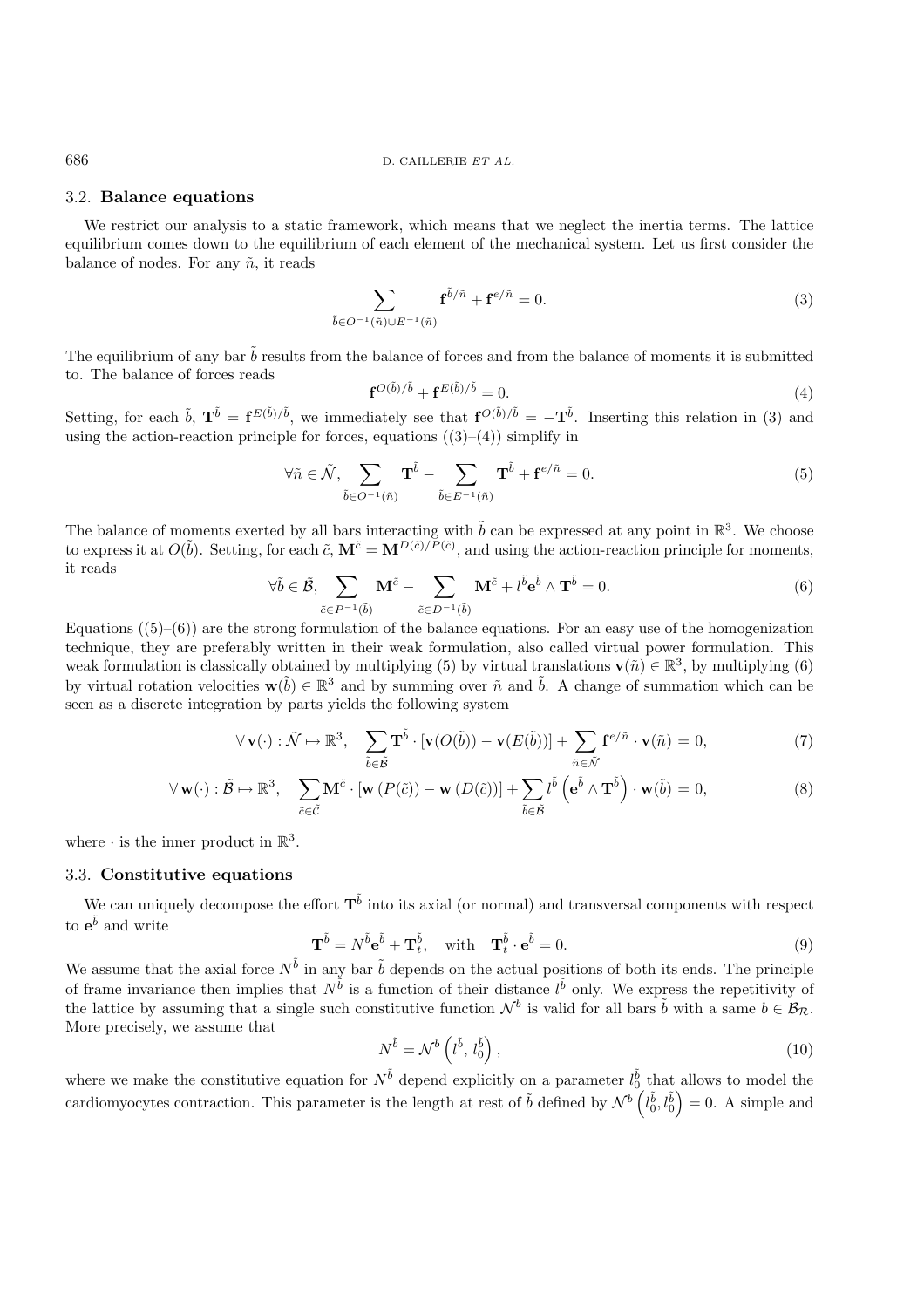mechanically meaningful choice consists in assuming that there exists a function  $\bar{N}^b$  defined on  $\mathbb{R}^+$  satisfying  $\bar{\mathcal{N}}^b(1) = 0$  and such that

$$
\forall (l, l_0) \in \mathbb{R}^{+2}, \ \mathcal{N}^b(l, l_0) = \bar{\mathcal{N}}^b\left(\frac{l}{l_0}\right),\tag{11}
$$

or, equivalently, that

$$
\forall (l, l_0) \in \mathbb{R}^{+2}, \forall k \in \mathbb{R}^+, \mathcal{N}^b(k \, l, k \, l_0) = \mathcal{N}^b(l, l_0). \tag{12}
$$

Similarly, we assume that moments  $M^{\tilde{c}}$  between interacting bars depend on the unit vectors  $e^{P(\tilde{c})}$  and  $e^{D(\tilde{c})}$ . From the principle of frame invariance again, and from the repetitivity hypothesis, we obtain that the constitutive equations read

$$
\mathbf{M}^{\tilde{c}} = \mathcal{M}^c \left( p^{\tilde{c}} \right) \mathbf{e}^{P(\tilde{c})} \wedge \mathbf{e}^{D(\tilde{c})}, \quad \text{where} \quad p^{\tilde{c}} = \mathbf{e}^{P(\tilde{c})} \cdot \mathbf{e}^{D(\tilde{c})}. \tag{13}
$$

As will be seen in the sequel, the shearing component  $\mathbf{T}_{\theta}^{\tilde{b}}$  can be eliminated from the set of equations  $((7)-(8))$ . It is a Lagrange multiplier of this formulation. It is therefore natural that it is not involved in any constitutive relation.

# 3.4. **Deformation problem**

When submitted to external forces and to some boundary conditions, the lattice deforms. The deformation problem consists of balance equations  $((7)-(8))$ , of constitutive equations  $((10)$  and  $(13))$ , and of possible conditions on some node positions. The primary unknowns are the node positions  $\mathbf{R}(\tilde{n})$ .

It has to be stressed out that the shearing forces  $T_t^{\tilde{b}}$  are unknowns as well. As usual in the analysis of a problem<br>the Lagrange multipliers (see Brezzi and Fertin [3], for instance) they can be eliminated by takin with Lagrange multipliers (see Brezzi and Fortin [3], for instance) they can be eliminated by taking in  $((7)-(8))$ kinematically admissible virtual velocities. In the present lattice problem, the admissibility condition comes from the fact that, by equation (2), the branch vectors  $\mathbf{B}^{\bar{b}}$  are completely determined from the node positions  $\mathbf{R}(\tilde{n})$  and, that the rotation velocities of bars are, in turn, determined from the node velocities. Therefore, the kinematical admissibility condition for virtual velocities is expected to be

$$
\mathbf{w}\left(\tilde{b}\right) = \frac{1}{\left(i^{\tilde{b}}\right)^2} \left[\mathbf{B}^{\tilde{b}} \wedge \left(\mathbf{v}\left(E\left(\tilde{b}\right)\right) - \mathbf{v}\left(O\left(\tilde{b}\right)\right)\right)\right].
$$
 (14)

That such a choice for the test-functions actually allows to eliminate  $\mathbf{T}_{b}^{\tilde{b}}$  can readily be seen by adding (7) and (8) restricted to pairs  $(\mathbf{v}(\cdot), \mathbf{w}(\cdot))$  satisfying the compatibility condition (14). Terms containing  $\mathbf{T}_b^{\tilde{b}}$  cancel out.<br>Once the shearing forces eliminated, the only unknowns are the node positions. Assuming th

Once the shearing forces eliminated, the only unknowns are the node positions. Assuming that the resulting problem is well-posed and is solved, then it remains to go back to the equilibrium system and to solve in  $\mathbf{T}_{t}^{\tilde{b}}$ . The vectorial multiplication of equation  $(2.6)$  by  $e^{\tilde{b}}$ , for instance, gives

$$
\forall \tilde{b} \in \tilde{\mathcal{B}}, \quad \mathbf{T}_t^{\tilde{b}} = \frac{1}{l^{\tilde{b}}} \left[ \sum_{\tilde{c} \in D^{-1}(\tilde{b})} \mathbf{M}^{\tilde{c}} - \sum_{\tilde{c} \in P^{-1}(\tilde{b})} \mathbf{M}^{\tilde{c}} \right] \wedge \mathbf{e}^{\tilde{b}}.
$$
 (15)

## 4. ASYMPTOTIC EXPANSIONS

#### 4.1. **Asymptotic expansions of node positions**

As explained in the introduction, we intend to take advantage of the scale separation to model cardiomyocyte lattices by a continuous medium. We already introduced the homogenization procedure which consists in considering a sequence of lattices parametrized by  $\varepsilon$  and in identifying the unknowns, and, more importantly, the model that their leading terms satisfy by means of asymptotic expansions.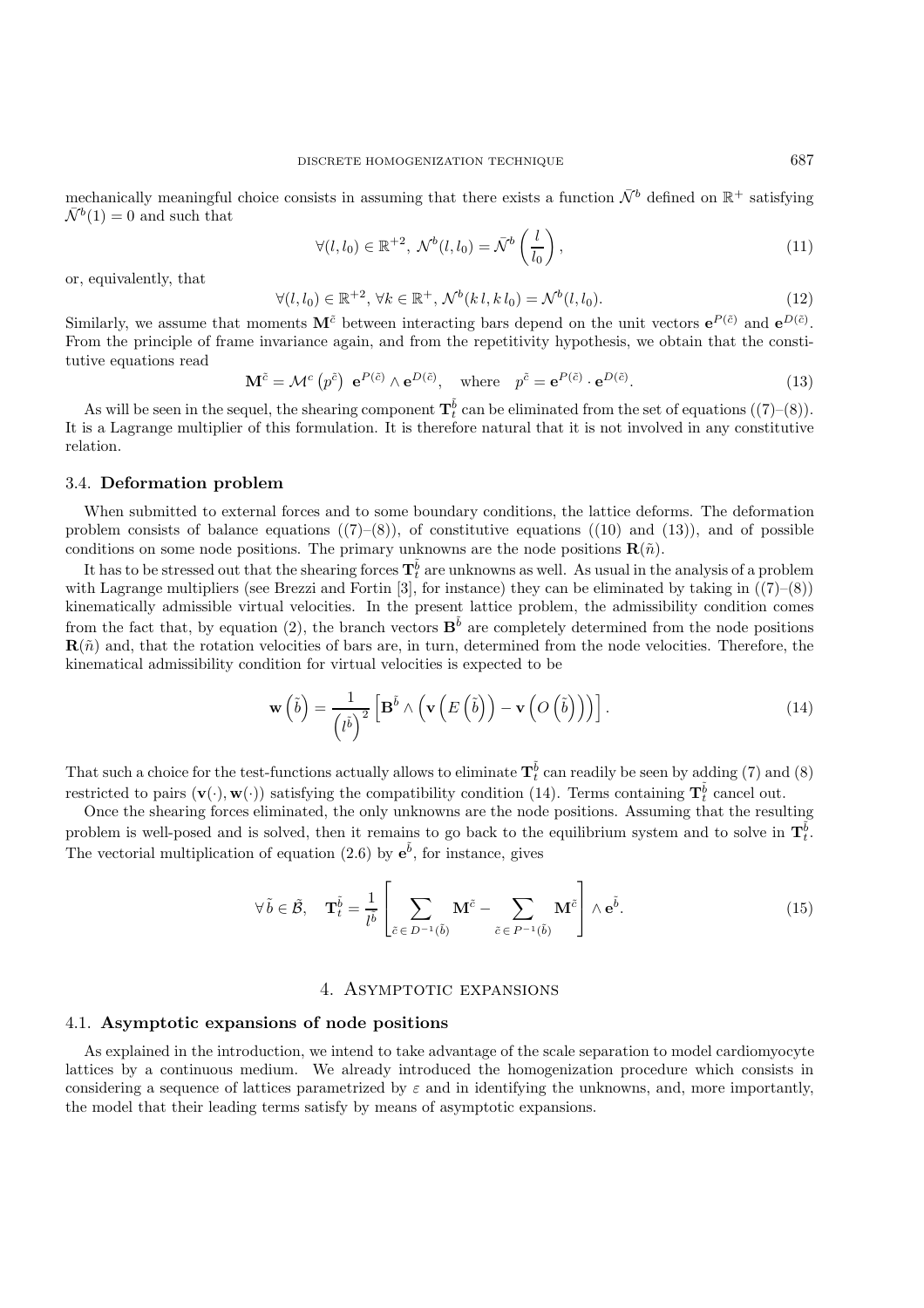We recall that  $\omega$  is a domain in  $\mathbb{R}^3$ , and that, for any  $\varepsilon > 0$ ,  $Z^{\varepsilon}$  and  $\tilde{\mathcal{N}}^{\varepsilon}$  are defined by  $Z^{\varepsilon} = {\nu = (\nu^1, \nu^2, \nu^3) \in \mathbb{R}^3}$  $\mathbb{Z}^3$ ;  $\varepsilon \nu \in \omega$  and  $\tilde{\mathcal{N}}^{\varepsilon} = \mathcal{N}_{\mathcal{R}} \times \mathcal{Z}^{\varepsilon}$ . When considered for an  $\varepsilon$ -lattice, the equilibrium equations or constitutive equations that we gave in ((7)–(8) and (10)) and (13) will be called (( $7<sub>\varepsilon</sub>$ )–( $8<sub>\varepsilon</sub>$ ) and (10<sub> $\varepsilon$ </sub>)) and (13<sub> $\varepsilon$ </sub>). We assume that in any deformed state the lattices stay quasiperiodic. Then, the discrete homogenization method relies on the Ansatz that, for any  $n \in \mathcal{N}_{\mathcal{R}}$ , there exist vector functions  $\mathbf{R}^0$ ,  $\mathbf{R}^{n1}$ ,  $\mathbf{R}^{n2}$ ,... defined on  $\omega$  such that, for any  $\varepsilon > 0$  and for any  $\tilde{n} \in \mathcal{N}^{\varepsilon}$ , the actual node positions can be expanded as

$$
\mathbf{R}^{\varepsilon}(\tilde{n}) = \mathbf{R}^{0}(\lambda^{\varepsilon}) + \varepsilon \mathbf{R}^{n}(\lambda^{\varepsilon}) + \varepsilon^{2} \mathbf{R}^{n}(\lambda^{\varepsilon}) + \cdots,
$$
\n(16)

where  $\tilde{n} = (n, \nu)$  and  $\lambda^{\varepsilon} = \varepsilon \nu$ . Notice that we assume that  $\mathbb{R}^{0}$  does not depend on n. This means that this leading term is the same for all nodes in the cell numbered by  $\nu$ . Therefore, it locates the actual position of this cell, and consequently will be interpreted as the deformation function of the equivalent continuous medium. The following terms  $\mathbb{R}^{n_1}, \mathbb{R}^{n_2}, \ldots$  of the expansions depend on n, they give at different orders the position of the node *n* of the cell  $\nu$  relatively to  $\mathbf{R}^0(\lambda^{\varepsilon})$ .

Expansion (16) easily induces expansions for the branch vectors  $\mathbf{B}^{\varepsilon \tilde{b}} = \mathbf{R}^{\varepsilon}(E(\tilde{b})) - \mathbf{R}^{\varepsilon}(O(\tilde{b}))$ . Indeed, from (16), we have simultaneously

$$
\mathbf{R}^{\varepsilon}(O(\tilde{b})) = \mathbf{R}^{0}(\lambda^{\varepsilon}) + \varepsilon \mathbf{R}^{O_{\mathrm{R}}(b)1}(\lambda^{\varepsilon}) + \varepsilon^{2} \mathbf{R}^{O_{\mathrm{R}}(b)2}(\lambda^{\varepsilon}) + \cdots,
$$
\n(17)

and

$$
\mathbf{R}^{\varepsilon}(E(\tilde{b})) = \mathbf{R}^{0} \left( \lambda^{\varepsilon} + \varepsilon \delta^{b} \right) + \varepsilon \mathbf{R}^{E_{\mathrm{R}}(b)1} \left( \lambda^{\varepsilon} + \varepsilon \delta^{b} \right) + \varepsilon^{2} \mathbf{R}^{E_{\mathrm{R}}(b)2} (\lambda^{\varepsilon} + \varepsilon \delta^{b}) + \cdots
$$
 (18)  
Adding some regularity assumptions on  $\mathbf{R}^{0}$ , we can write that

$$
\mathbf{R}^{0}\left(\lambda^{\varepsilon}+\varepsilon\delta^{b}\right)=\mathbf{R}^{0}(\lambda^{\varepsilon})+\varepsilon\,\frac{\partial\mathbf{R}^{0}(\lambda^{\varepsilon})}{\partial\lambda^{j}}\delta^{jb}+\cdots\tag{19}
$$

It follows that

$$
\forall \varepsilon, \ \forall \tilde{b} \in \tilde{\mathcal{B}}^{\varepsilon}, \ \mathbf{B}^{\varepsilon \tilde{b}} = \varepsilon \mathbf{B}^{b0} (\lambda^{\varepsilon}) + \varepsilon^2 \mathbf{B}^{b1} (\lambda^{\varepsilon}) + \cdots,
$$
\n(20)

where  $\mathbf{B}^{b0} : \omega \mapsto \mathbb{R}^3$  is defined by

$$
\forall \lambda \in \omega, \ \mathbf{B}^{b0}(\lambda) = \mathbf{R}^{E_{\mathrm{R}}(b)1}(\lambda) - \mathbf{R}^{O_{\mathrm{R}}(b)1}(\lambda) + \frac{\partial \mathbf{R}^{0}(\lambda)}{\partial \lambda^{j}} \delta^{jb}.
$$
 (21)

This immediately yields asymptotic expansions for  $l^{\varepsilon\tilde{b}}$  and  $e^{\varepsilon\tilde{b}}$ . Namely,

$$
\forall \varepsilon, \ \forall \tilde{b} \in \tilde{\mathcal{B}}^{\varepsilon}, \ l^{\varepsilon \tilde{b}} = \varepsilon \ l^{b0}(\lambda^{\varepsilon}) + \varepsilon^2 \ l^{b1}(\lambda^{\varepsilon}) + \cdots, \text{ and, } \mathbf{e}^{\varepsilon \tilde{b}} = \mathbf{e}^{b0}(\lambda^{\varepsilon}) + \varepsilon \mathbf{e}^{b1}(\lambda^{\varepsilon}) + \cdots,
$$
 (22)

where  $l^{b0} : \omega \mapsto \mathbb{R}$  and  $\mathbf{e}^{b0} : \omega \mapsto \mathbb{R}^3$  are defined by  $l^{b0} = ||\mathbf{B}^{b0}||$ , and  $\mathbf{e}^{b0} = \frac{\mathbf{B}^{b0}}{l^{b0}}$ .<br>In order to be consistent with (22), we assume moreover that, for any  $b \in \mathcal{B}_{\mathcal{R}}$ 

In order to be consistent with (22), we assume moreover that, for any  $b \in \mathcal{B}_{\mathcal{R}}$ , there exists  $l_0^b : \omega \mapsto \mathbb{R}^+$  such it the langth of next  $l_0^b$  of any  $\tilde{l} \in \tilde{\mathcal{B}}_{\mathcal{R}}$  are has written as that the length at rest  $l_0^{\tilde{b}}$  of any  $\tilde{b} \in \tilde{\mathcal{B}}^{\varepsilon}$  can be written as

$$
l_0^{\tilde{b}} = \varepsilon \, l_0^b(\lambda^{\varepsilon}).\tag{23}
$$

# 4.2. **Asymptotic expansions of tensions and moments**

The expansions of  $l^{\varepsilon\tilde{b}}$  and  $e^{\varepsilon\tilde{b}}$  that we obtained in the previous section provide expansions for the efforts by<br>gaps of the constitutive equations (10) and (13). Nevertheless, we first need to state how means of the constitutive equations  $(10<sub>\epsilon</sub>)$  and  $(13<sub>\epsilon</sub>)$ . Nevertheless, we first need to state how the constitutive laws  $\mathcal{N}^{\varepsilon b}$  and  $\mathcal{M}^{\varepsilon c}$  depend on  $\varepsilon$ . In the same way the dependence on  $\varepsilon$  of the external forces  $\mathbf{f}^{\varepsilon e/\tilde{n}}$  has to be precised.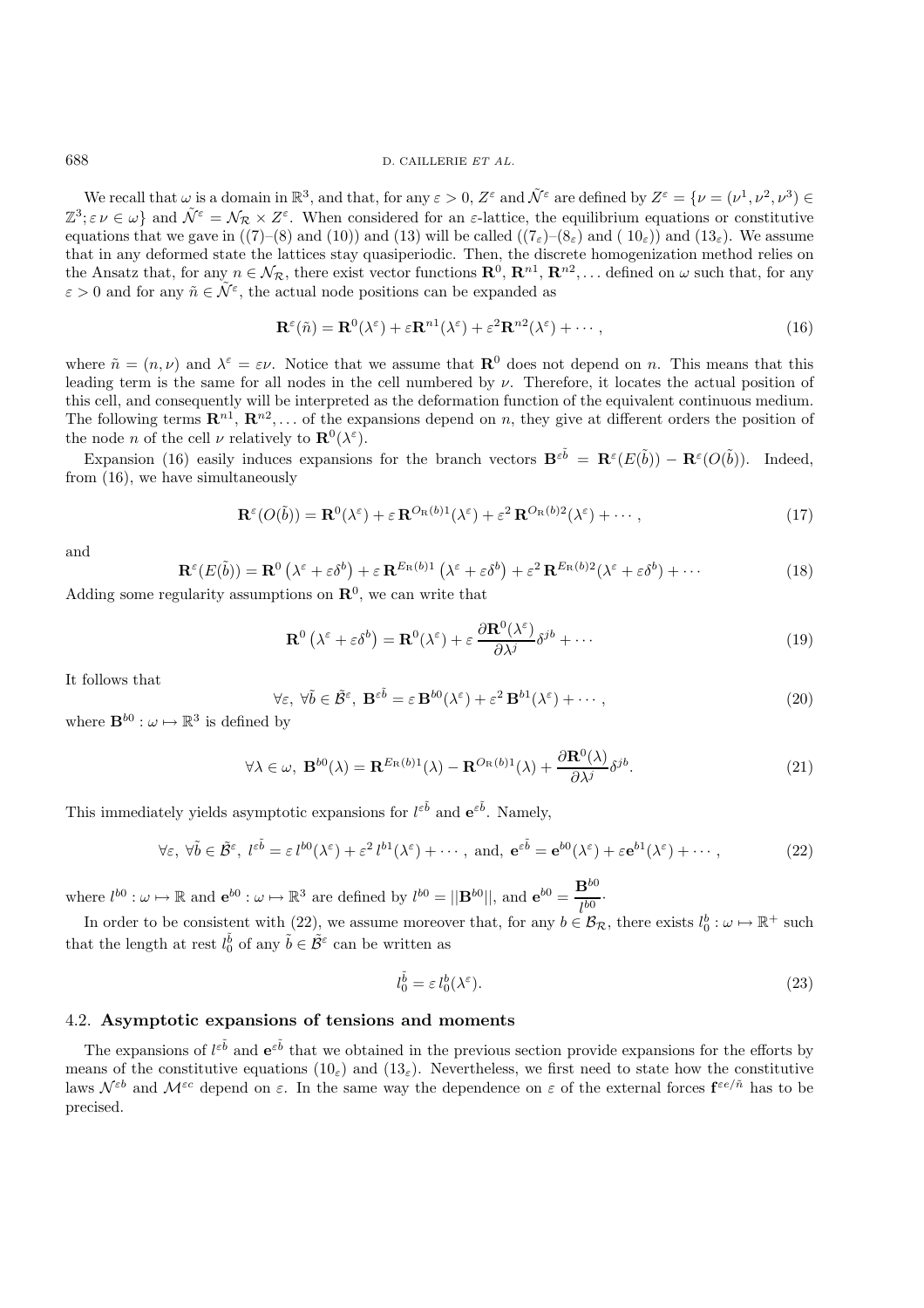We assume that, for any  $b \in \mathcal{B}_{\mathcal{R}}$ , the constitutive law  $\mathcal{N}^{\varepsilon b}$  is, as a mapping from  $\mathbb{R}^2$  into  $\mathbb{R}$ , of order 0 in  $\varepsilon$ . Recall that the second variable, which is present to take into account the length at rest, is in fact a parameter. More precisely, we assume that there exists  $\mathcal{N}^{b0} : \mathbb{R}^2 \mapsto \mathbb{R}$  such that

$$
\forall \varepsilon, \forall b \in \mathcal{B}_{\mathcal{R}}, \ \forall (l, l_0) \in \mathbb{R}^{+2}, \ \mathcal{N}^{\varepsilon b}(l, l_0) = \mathcal{N}^{b0}(l, l_0), \tag{24}
$$

where, following (12),

$$
\forall (l, l_0) \in \mathbb{R}^{+2}, \forall k \in \mathbb{R}^+, \mathcal{N}^{b0}(k \, l, k \, l_0) = \mathcal{N}^{b0}(l, l_0). \tag{25}
$$

This is an arbitrary choice with no consequence on our analysis. What is important and can lead to several continuous models is the relative weight of the orders of magnitude in  $\varepsilon$  of  $\mathcal{N}^{\varepsilon b}$  in the one hand, and of  $\mathcal{M}^{\varepsilon c}$  in the other hand. If the moments stiffness is too weak with respect to the tensions stiffness, then the moments do not appear in the equivalent continuous model, and, if in addition the lattice is not triangulated, the equivalent continuous model is singular due to the internal mechanisms. On the contrary, if the moments stiffness is too strong, then the continuous model does not take into account the bar tensions. The choice that gives the "richest" continuous model incorporating both bar tensions and moments consists in choosing an order of magnitude of 1 for the moments. In other words, we assume that there exists  $\mathcal{M}^{c0} : [-1,1] \mapsto \mathbb{R}$  such that

$$
\forall \varepsilon, \ \forall c \in \mathcal{C}_{\mathcal{R}}, \forall p \in [-1, 1], \quad \mathcal{M}^{\varepsilon c}(p) = \varepsilon \mathcal{M}^{c0}(p). \tag{26}
$$

Finally, we take  $\mathbf{f}^{\varepsilon e/\tilde{n}}$  of order 1 and such that

$$
\forall \varepsilon, \forall \tilde{n} \in \tilde{\mathcal{N}}^{\varepsilon}, \quad \mathbf{f}^{\varepsilon e/\tilde{n}} = \varepsilon \mathbf{f}^{e/n} (\lambda^{\varepsilon}). \tag{27}
$$

Let us examine the consequences of choices (24) and (26), and of the asymptotic expansions obtained in Section 4.1, on the orders of magnitude of tensions and moments. From (22) and (24), and making use of property (25), we obtain that

$$
\forall \varepsilon, \ \forall \tilde{b} \in \tilde{\mathcal{B}}^{\varepsilon}, \ N^{\varepsilon \tilde{b}} \mathbf{e}^{\varepsilon \tilde{b}} = \mathcal{N}^{b0} \left( l^{b0} (\lambda^{\varepsilon}), l^{b}_{0} (\lambda^{\varepsilon}) \right) \mathbf{e}^{b0} (\lambda^{\varepsilon}) + \varepsilon [\cdots] + \cdots \tag{28}
$$

Using (22) and (26), we obtain that

$$
\forall \varepsilon, \ \forall \tilde{c} \in \tilde{\mathcal{C}}^{\varepsilon}, \ \mathbf{M}^{\varepsilon \tilde{c}} = \varepsilon \mathcal{M}^{c0}(p^{c0}(\lambda^{\varepsilon})) \mathbf{e}^{P_{\mathbf{R}}(c)0}(\lambda^{\varepsilon}) \wedge \mathbf{e}^{D_{\mathbf{R}}(c)0}(\lambda^{\varepsilon}) + \varepsilon^{2} [\cdots] + \cdots, \tag{29}
$$

where  $p^{c0} = e^{P_R(c)0} \cdot e^{D_R(c)0}$  :  $\omega \mapsto \mathbb{R}$ . We recall that, as explained previously in Sections 3.3 and 3.4, the shearing forces can be eliminated and can be obtained by solving the balance equations. This shows that (up to their free component) they have the same order of magnitude in  $\varepsilon$  as the tensions  $N^{\varepsilon \tilde{b}} e^{\varepsilon \tilde{b}}$ . We conveniently assign the same order to the possible free component. Then, we can write

$$
\forall \varepsilon, \ \forall \tilde{b} \in \tilde{\mathcal{B}}^{\varepsilon}, \ \mathbf{T}_{t}^{\varepsilon \tilde{b}} = \mathbf{T}_{t}^{b0}(\lambda^{\varepsilon}) + \varepsilon [\cdots] + \cdots \tag{30}
$$

Finally, letting

$$
\mathbf{T}^{b0} = \mathcal{N}^{b0} \left( l^{b0}, l_0^b \right) \mathbf{e}^{b0} + \mathbf{T}_t^{b0} : \omega \mapsto \mathbb{R}^3, \text{ and, } \mathbf{M}^{c0} = \mathcal{M}^{c0} \left( p^{c0} \right) \mathbf{e}^{P_{\mathbf{R}}(c)0} \wedge \mathbf{e}^{D_{\mathbf{R}}(c)0} : \omega \mapsto \mathbb{R}^3, \tag{31}
$$

we obtain the expansions we aimed at

$$
\forall \varepsilon, \ \forall \tilde{b} \in \tilde{\mathcal{B}}^{\varepsilon}, \ \forall \tilde{c} \in \tilde{\mathcal{C}}^{\varepsilon}, \ \mathbf{T}^{\varepsilon \tilde{b}} = \mathbf{T}^{b0}(\lambda^{\varepsilon}) + \varepsilon [\cdots] + \cdots, \ \mathbf{M}^{\varepsilon \tilde{c}} = \varepsilon \mathbf{M}^{c0}(\lambda^{\varepsilon}) + \varepsilon^{2} [\cdots] + \cdots \tag{32}
$$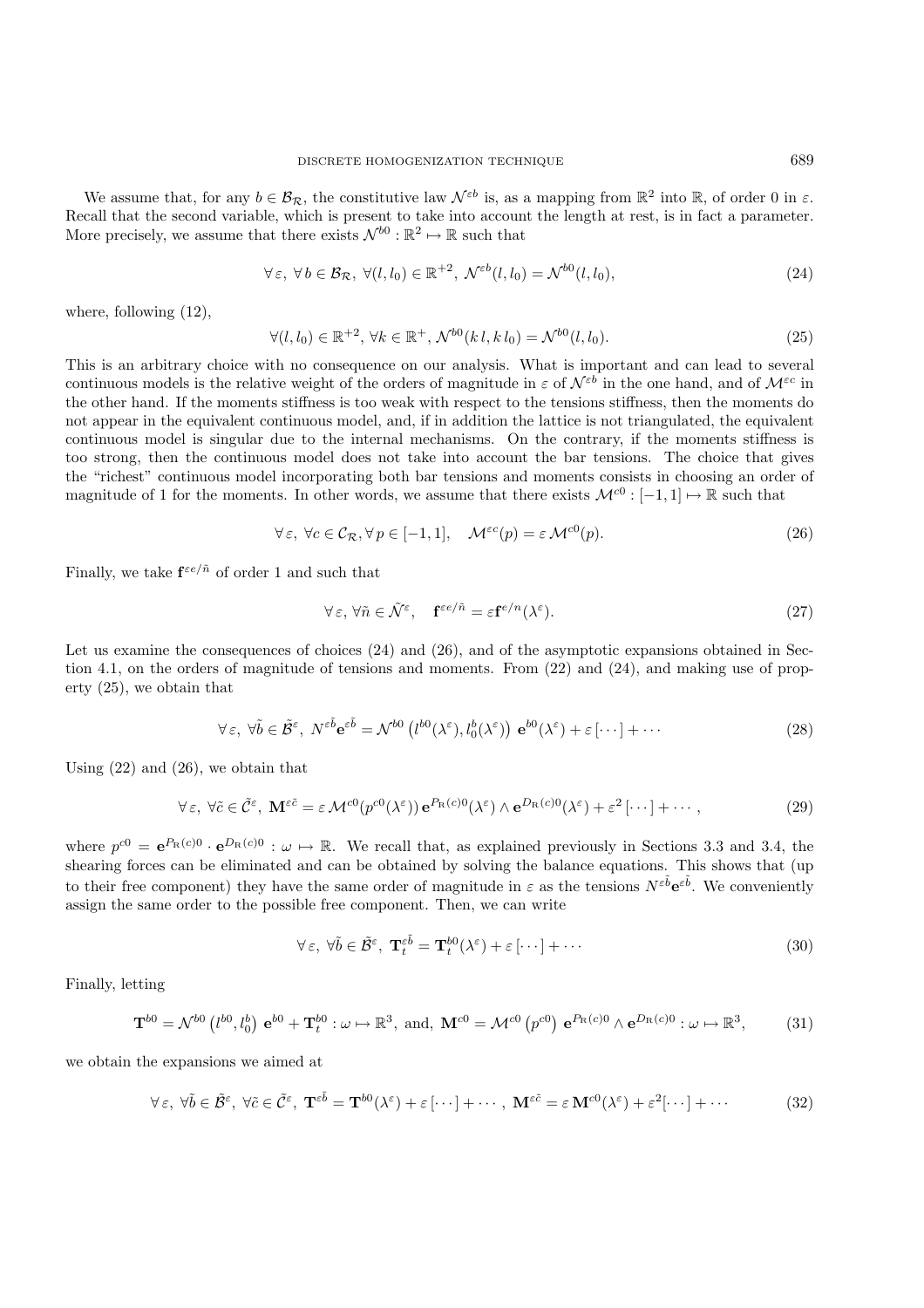# 5. Cauchy stress tensor and balance equations OF THE EQUIVALENT CONTINUOUS MEDIUM

The internal efforts in the lattices are tensions and moments. In a continuous medium, all efforts are described by a stress tensor field, that is a mapping defined on a reference configuration (or on the deformed configuration) with values in  $(\mathbb{R}^3)^3$  (or in the set  $\mathbb{M}_3$  of real  $3 \times 3$  matrices). This section is devoted to define a stress tensor from the discrete sets of bar tensions and moments. In the same time, we derive the partial differential balance equations fulfilled by the stresses. First, we obtain the internal efforts of the continuous medium and its balance equations in the curvilinear Lagrangian representation given by the variable  $(\lambda^1, \lambda^2, \lambda^3)$ . Then, we write our results in the usual space representation.

## 5.1. **Curvilinear Lagrangian representation**

**Balance equations.** The balance equations of the continuous medium are obtained by letting  $\varepsilon$  go to 0 in the virtual power formulation  $((7_{\varepsilon})-(8_{\varepsilon}))$  of the lattices equilibrium. They will yield the definition of the internal continuum efforts.

To this aim, we choose in  $(7<sub>\epsilon</sub>)$  virtual velocities  $\mathbf{v}^{\epsilon}(\tilde{n})$  that coincide with the values at  $\lambda^{\epsilon}$  of a smooth virtual macroscopic velocity field and we let  $\varepsilon$  go to 0. Notice that a technical difficulty arises. Indeed, equations  $(7_{\varepsilon})$ involve sums  $\sum_{\tilde{n}\in\tilde{\mathcal{N}}^{\varepsilon}}$  (resp.  $\sum_{\tilde{b}\in\tilde{\mathcal{B}}^{\varepsilon}}$ ) over the sets of all nodes (resp. bars) of the lattices, whose cardinals tend to infinity when  $\varepsilon$  goos to zero. To settle this question, we s infinity when  $\varepsilon$  goes to zero. To settle this question, we split such sums in two successive sums  $\sum_{\nu^i \in Z^{\varepsilon}} \sum_{\nu^i \in Z^{\varepsilon}}$ (resp.  $\sum_{\nu^i \in Z^{\varepsilon}} \sum_{b \in \mathcal{B}_R} \sum_{b \in \mathcal{B}_R}$ ) over all cells and over all nodes (resp. bars) of each cell. Upon multiplication by  $\varepsilon^3$ , any sum  $\sum_{\nu^i \in Z^{\varepsilon}} \sum_{b \in \mathcal{B}_R}$ ) over all cells may be interpret smooth enough,  $\varepsilon^3 \sum_{\nu^i \in Z^{\varepsilon}} g(\nu^i \varepsilon)$  goes to  $\int_{\omega} g(\lambda) d\lambda$ , when  $\varepsilon$  goes to 0.<br>More precisely let  $\mathbf{v}: \omega \mapsto \mathbb{R}^3$  be a macroscopic virtual velocity field

More precisely, let  $\mathbf{v} : \omega \mapsto \mathbb{R}^3$  be a macroscopic virtual velocity field equal to zero on  $\partial \omega$ , and, for any  $\varepsilon$ , for any  $\tilde{n} \in \tilde{\mathcal{N}}^{\varepsilon}$ , let  $\mathbf{v}^{\varepsilon}(\tilde{n}) = \mathbf{v}(\lambda^{\varepsilon})$ . A Taylor expansion yields:

$$
\mathbf{v}^{\varepsilon}\left(O\left(\tilde{b}\right)\right)-\mathbf{v}^{\varepsilon}\left(E\left(\tilde{b}\right)\right)=\mathbf{v}(\lambda^{\varepsilon})-\mathbf{v}\left(\lambda^{\varepsilon}+\varepsilon\delta^{ib}\right)=-\varepsilon\frac{\partial\mathbf{v}}{\partial\lambda^{i}}(\lambda^{\varepsilon})\delta^{ib}+\cdots
$$
\n(33)

Inserting in  $(7_{\varepsilon})$ , making  $\varepsilon$  go to 0, and letting  $\mathbf{f} = \sum_{n \in \mathcal{N}_{\mathcal{R}}} \mathbf{f}^{e/n}$ , we obtain the virtual power formulation of the balance equation of the equivalent continuous medium. It reads:

$$
\forall \mathbf{v}: \omega \mapsto \mathbb{R}^3, \mathbf{v}_{|\partial \omega} = 0, \quad -\int_{\omega} \mathbf{S}^{i0} \cdot \frac{\partial \mathbf{v}}{\partial \lambda^i} d\lambda + \int_{\omega} \mathbf{f} \cdot \mathbf{v} d\lambda = 0,
$$
 (34)

where, for any  $i = 1, 2, 3$ , we define  $S^{i0}$  :  $\omega \mapsto \mathbb{R}^3$  by

$$
\mathbf{S}^{i0} = \sum_{b \in \mathcal{B}_{\mathcal{R}}} \mathbf{T}^{b0} \delta^{ib}.
$$
 (35)

The three vectors **S**i<sup>0</sup> have to be interpreted as the stress vectors describing the internal efforts of a continuous medium in a parametric Lagrangian representation, see Washizu [28]. Equation (35) gives their definition in terms of the internal forces of a discrete structure. For more detail about this definition, see [6].

**A first symmetry property.** We deal with  $(8<sub>\varepsilon</sub>)$  in the same way. Let  $\mathbf{w} : \omega \mapsto \mathbb{R}^3$  be a macroscopic rotation velocity field and, for any  $\varepsilon$ , for any  $\tilde{b} = (b, \nu) \in \tilde{\mathcal{B}}^{\varepsilon}$ , let  $\mathbf{w}^{\varepsilon}(\tilde{b}) = \mathbf{w}(\lambda^{\varepsilon})$ . Then, the difference  $\mathbf{w}^{\varepsilon}(P(\tilde{c})) - \mathbf{w}^{\varepsilon}(D(\tilde{c}))$ is of order 1 and, from (32),  $\mathbf{M}^{\varepsilon\tilde{c}} \cdot \left[\mathbf{w}^{\varepsilon}(P(\tilde{c})) - \mathbf{w}^{\varepsilon}(D(\tilde{c}))\right]$  is of order 2. Therefore, the expansion of  $(8_{\varepsilon})$  yields, in the set of mappings from  $\omega$  into  $\mathbb{R}^3$ , the identity

$$
\sum_{b \in \mathcal{B}_{\mathcal{R}}} \mathbf{B}^{b0} \wedge \mathbf{T}^{b0} = 0. \tag{36}
$$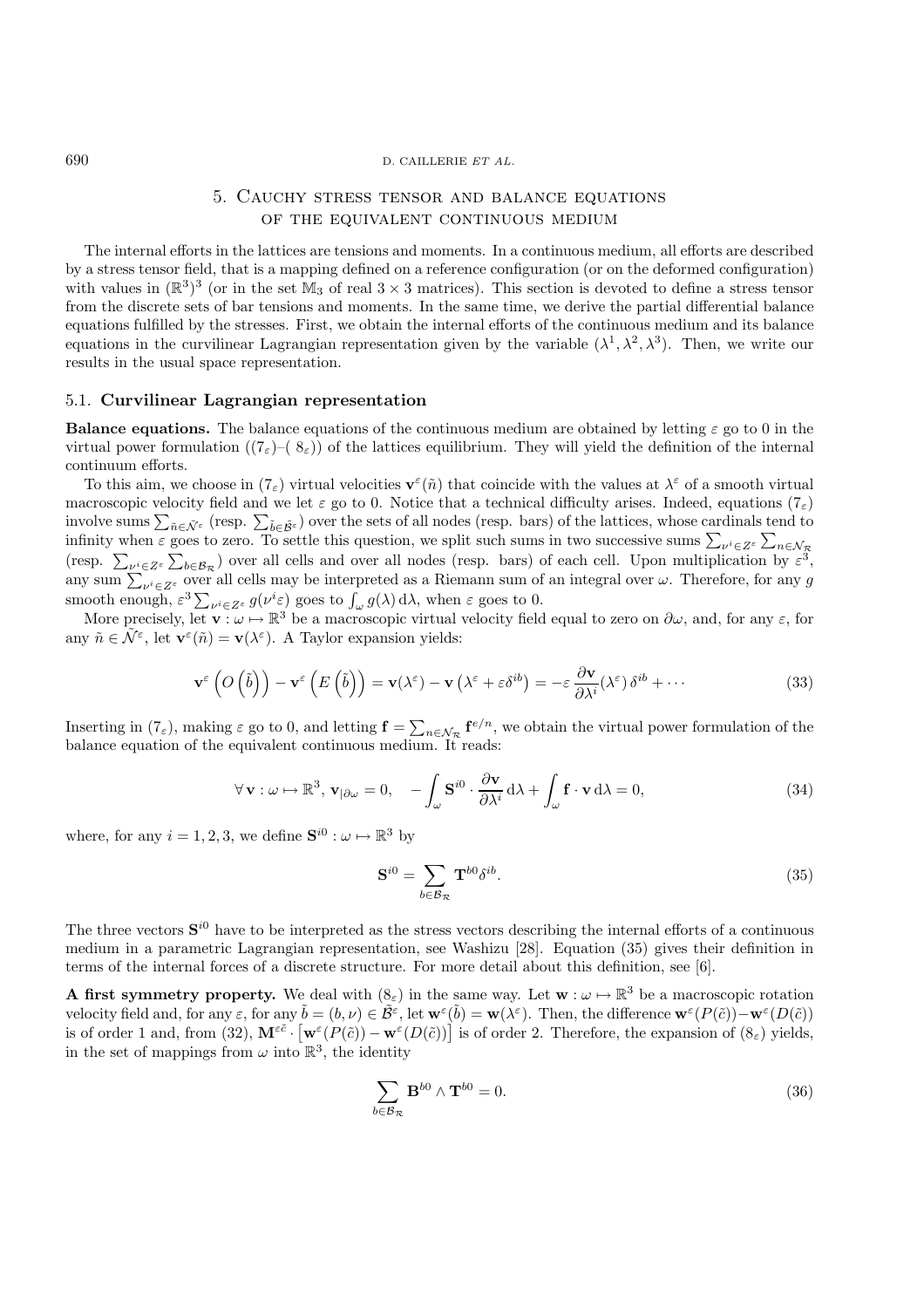Denoting by  $L^A$  the skew-symmetric part of an endomorphism L, equation (36) is equivalent to

$$
\sum_{b \in \mathcal{B}_{\mathcal{R}}} \left( \mathbf{B}^{b0} \otimes \mathbf{T}^{b0} \right)^A = 0. \tag{37}
$$

Indeed, for any **a** and **b** in  $\mathbb{R}^3$ ,  $\mathbf{a} \otimes \mathbf{b}$  is defined by:  $(\mathbf{a} \otimes \mathbf{b})\mathbf{c} = (\mathbf{b} \cdot \mathbf{c})\mathbf{a}$  for any **c** in  $\mathbb{R}^3$ . Therefore,

$$
(\mathbf{a} \wedge \mathbf{b}) \wedge \mathbf{c} = (\mathbf{a} \cdot \mathbf{c})\mathbf{b} - (\mathbf{b} \cdot \mathbf{c})\mathbf{a} = (\mathbf{b} \otimes \mathbf{a})\mathbf{c} - (\mathbf{a} \otimes \mathbf{b})\mathbf{c} = 2(\mathbf{b} \otimes \mathbf{a})^A \mathbf{c}, \text{ and, } [\mathbf{a} \wedge \mathbf{b} = 0] \Leftrightarrow [(\mathbf{b} \otimes \mathbf{a})^A = 0].
$$

Result (37) will be used in the proof of the symmetry of the Cauchy stress tensor, see Section 5.3. **Another expression of the stress vectors.** The stress vectors  $S^{i0}$ ,  $i = 1, 2, 3$ , have been defined by equa-

tion (35), where any  $\mathbf{T}^{b0}$ ,  $b \in \mathcal{B}_{\mathcal{R}}$ , is given by equation (31). This equation contains terms  $\mathbf{T}^{b0}_{t}$  which cannot follow a constitutive law, and that will actually be unknowns on the lattice problem follow a constitutive law, and that will actually be unknowns on the lattice problem on the reference cell, see Section 6.2. Let us write out another expression of  $S^{i0}$ ,  $i = 1, 2, 3$ , that does not involve these terms.

Let  $\mathbf{v}^i : \omega \mapsto \mathbb{R}^3$ ,  $i = 1, 2, 3$ , be three macroscopic vector fields and now choose in  $(8_{\varepsilon})$  virtual rotation velocities  $\mathbf{w}^{\varepsilon}(\tilde{b})$  such that, for any  $\varepsilon$ , for any  $\tilde{b} = (b, \nu^1, \nu^2, \nu^3)$ ,

$$
\mathbf{w}^{\varepsilon}(\tilde{b}) = \varepsilon \frac{1}{l^{\tilde{b}}} \mathbf{e}^{\tilde{b}} \wedge \mathbf{v}^{i}(\varepsilon \nu) \delta^{ib}.
$$
 (38)

We know from (22) that  $\mathbf{w}^{\varepsilon}(\tilde{b})$  expands as

$$
\mathbf{w}^{\varepsilon} \left( \tilde{b} \right) = \left( \frac{1}{l^{b0}} \mathbf{e}^{b0} \wedge \mathbf{v}^{i} \, \delta^{ib} \right) \left( \lambda^{\varepsilon} \right) + \cdots \tag{39}
$$

Therefore, the two terms of  $(8<sub>\varepsilon</sub>)$  expand as

$$
\mathbf{M}^{\varepsilon\tilde{c}} \cdot [\mathbf{w}^{\varepsilon}(P(\tilde{c})) - \mathbf{w}^{\varepsilon}(D(\tilde{c}))] = \varepsilon \mathbf{M}^{c0} \cdot \left[ \left( \frac{\mathbf{e}^{P_{\mathrm{R}}(c)0}}{l^{P_{\mathrm{R}}(c)0}} \delta^{i P_{\mathrm{R}}(c)} - \frac{\mathbf{e}^{D_{\mathrm{R}}(c)0}}{l^{D_{\mathrm{R}}(c)0}} \delta^{i D_{\mathrm{R}}(c)} \right) \wedge \mathbf{v}^{i} \right] + \cdots
$$
  

$$
= \varepsilon \left[ \mathbf{M}^{c0} \wedge \left( \frac{\mathbf{e}^{P_{\mathrm{R}}(c)0}}{l^{P_{\mathrm{R}}(c)0}} \delta^{i P_{\mathrm{R}}(c)} - \frac{\mathbf{e}^{D_{\mathrm{R}}(c)0}}{l^{D_{\mathrm{R}}(c)0}} \delta^{i D_{\mathrm{R}}(c)} \right) \right] \cdot \mathbf{v}^{i} + \cdots, \tag{40}
$$

and

$$
l^{\tilde{b}}\left(\mathbf{e}^{\tilde{b}}\wedge\mathbf{T}^{\tilde{b}}\right)\cdot\mathbf{w}^{\varepsilon}\left(\tilde{b}\right)=\varepsilon\left(\mathbf{e}^{b0}\wedge\mathbf{T}^{b0}\right)\cdot\left(\mathbf{e}^{b0}\wedge\mathbf{v}^{i}\delta^{ib}\right)+\cdots=\varepsilon\left[\left(\mathbf{e}^{b0}\wedge\mathbf{T}^{b0}\right)\wedge\mathbf{e}^{b0}\right]\cdot\mathbf{v}^{i}\delta^{ib}+\cdots
$$
\n
$$
=\varepsilon\left[\mathbf{T}^{b0}-\left(\mathbf{T}^{b0}\cdot\mathbf{e}^{b0}\right)\mathbf{e}^{b0}\right]\cdot\mathbf{v}^{i}\delta^{ib}+\cdots=\varepsilon\mathbf{T}_{t}^{b0}\cdot\mathbf{v}^{i}\delta^{ib}+\cdots
$$
\n(41)

Summing over  $\tilde{C}^{\varepsilon}$  and  $\tilde{\mathcal{B}}^{\varepsilon}$ , and using the convergence of Riemann sums towards volume integrals, we obtain the expected relation between the leading terms of the moments and the leading terms of the shearing forces. Namely,

$$
\forall \mathbf{v}^{i} : \omega \mapsto \mathbb{R}^{3}, i = 1, 2, 3, \quad \int_{\omega} \left[ \sum_{c \in \mathcal{C}_{\mathcal{R}}} \mathbf{M}^{c0} \wedge \left( \frac{\mathbf{e}^{P_{\mathcal{R}}(c)0}}{l^{P_{\mathcal{R}}(c)0}} \delta^{i P_{\mathcal{R}}(c)} - \frac{\mathbf{e}^{D_{\mathcal{R}}(c)0}}{l^{D_{\mathcal{R}}(c)0}} \delta^{i D_{\mathcal{R}}(c)} \right) + \sum_{b \in \mathcal{B}_{\mathcal{R}}} \mathbf{T}_{t}^{b0} \delta^{i b} \right] \cdot \mathbf{v}^{i} d\lambda = 0,
$$
\n(42)

or equivalently,

$$
\sum_{b \in \mathcal{B}_{\mathcal{R}}} \mathbf{T}_{t}^{b0} \delta^{ib} = -\sum_{c \in \mathcal{C}_{\mathcal{R}}} \mathbf{M}^{c0} \wedge \left[ \frac{\mathbf{e}^{P_{\mathrm{R}}(c)0}}{l^{P_{\mathrm{R}}(c)0}} \delta^{i P_{\mathrm{R}}(c)} - \frac{\mathbf{e}^{D_{\mathrm{R}}(c)0}}{l^{D_{\mathrm{R}}(c)0}} \delta^{i D_{\mathrm{R}}(c)} \right]. \tag{43}
$$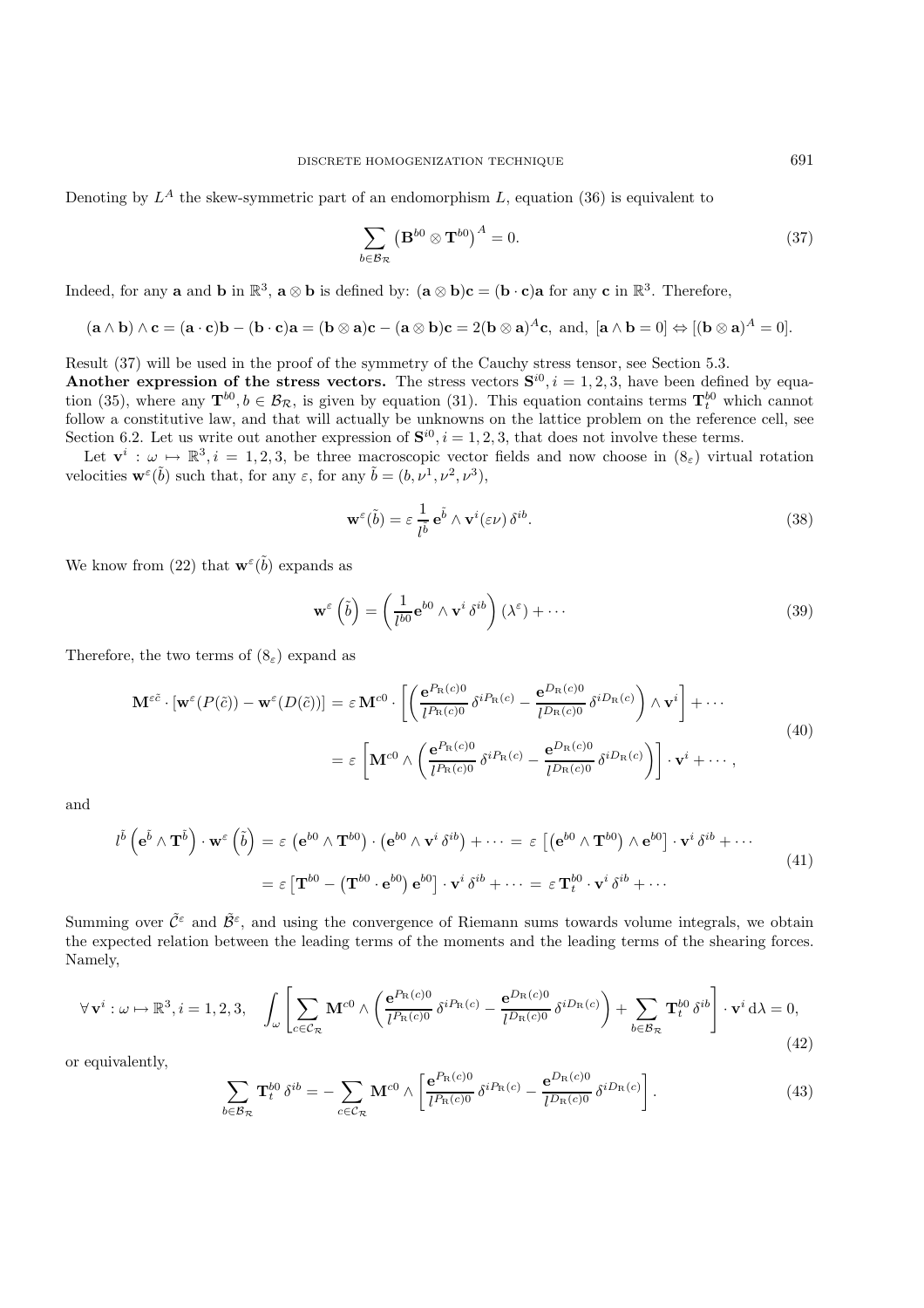Definition (35) of  $S^{i0}$ , which can be written as  $S^{i0} = \sum$ <sup>b</sup>∈B<sup>R</sup>  $(N^{b0}e^{b0} + \mathbf{T}_t^{b0}) \delta^{ib}$ , now becomes

$$
\mathbf{S}^{i0} = \sum_{b \in \mathcal{B}_{\mathcal{R}}} N^{b0} \mathbf{e}^{b0} \,\delta^{ib} + \sum_{c \in \mathcal{C}_{\mathcal{R}}} \mathbf{M}^{c0} \wedge \left[ \frac{\mathbf{e}^{D_{\mathrm{R}}(c)0}}{l^{D_{\mathrm{R}}(c)0}} \,\delta^{iD_{\mathrm{R}}(c)} - \frac{\mathbf{e}^{P_{\mathrm{R}}(c)0}}{l^{P_{\mathrm{R}}(c)0}} \,\delta^{iP_{\mathrm{R}}(c)} \right]. \tag{44}
$$

# 5.2. **Space representation and Cauchy stress tensor**

In the homogenization process, the discrete variables  $(\lambda^{1\epsilon}, \lambda^{2\epsilon}, \lambda^{3\epsilon})=(\epsilon\nu^1, \epsilon\nu^2, \epsilon\nu^3), \nu\in\mathbb{Z}^{\epsilon}$ , become continuous variables  $(\lambda^1, \lambda^2, \lambda^3)$  which label the material points of the equivalent continuous medium. From (16), we can see that the position in the physical space of a material point labeled by  $(\lambda^1, \lambda^2, \lambda^3)$  is  $\mathbf{R}^0(\lambda^1, \lambda^2, \lambda^3)$ , and that the deformed space configuration of the continuous medium is  $\Omega = \mathbf{R}^0(\omega)$ . The primary description of the internal efforts of a continuous medium is given by a Cauchy stress tensor which is defined at each point of the deformed configuration and, at each point, is a linear operator of the physical space. Let us explain how the Cauchy stress tensor  $\sigma^0 : \Omega \mapsto L(\mathbb{R}^3)$  of the equivalent continuous medium can be expressed in terms of the vectors  $\mathbf{S}^{i0} : \omega \mapsto \mathbb{R}^3, i = 1, 2, 3.$ 

It suffices to use  $\mathbb{R}^0$  as a change of variables between the parametric Lagrangian configuration  $\omega$  and the deformed space configuration  $\Omega = \mathbf{R}^0(\omega)$ . Let  $g(\lambda) = (\frac{\partial \mathbf{R}^0}{\partial \lambda^1}, \frac{\partial \mathbf{R}^0}{\partial \lambda^2}, \frac{\partial \mathbf{R}^0}{\partial \lambda^3})(\lambda)$  be the mixed product of the partial derivatives of  $\mathbf{R}^0$ . The usual space coordinates are deno derivatives of  $\mathbb{R}^0$ . The usual space coordinates are denoted by x. With any  $\mathbf{v} : \omega \mapsto \mathbb{R}^3$ , we can associate<br> $\mathbf{v} \circ (\mathbf{R}^0)^{-1} : \Omega \mapsto \mathbb{R}^3$ . We loosely keen the same notation for both fields **v** and  $\$ **v**  $\circ$  (**R**<sup>0</sup>)<sup>−1</sup> :  $\Omega$  →  $\mathbb{R}^3$ . We loosely keep the same notation for both fields **v** and **v**  $\circ$  (**R**<sup>0</sup>)<sup>−1</sup>, and we denote by  $\nabla_x$ **v** the gradient tensor of **v** with respect to x. Obviously,

$$
\frac{\partial \mathbf{v}}{\partial \lambda^i} = \nabla_x \mathbf{v} \frac{\partial \mathbf{R}^0}{\partial \lambda^i},\tag{45}
$$

and the virtual power formulation (34) becomes:

$$
\forall \mathbf{v}: \Omega \mapsto \mathbb{R}^3, \quad -\int_{\Omega} \left( \mathbf{S}^{i0} \otimes \frac{\partial \mathbf{R}^0}{\partial \lambda^i} \right) : \nabla_x \mathbf{v} \frac{1}{g} dx + \int_{\Omega} \mathbf{f} \cdot \mathbf{v} \frac{1}{g} dx = 0,
$$
\n(46)

where : denotes the scalar product of two tensors. Therefore, the Cauchy stress tensor  $\sigma^0$  is given by

$$
\boldsymbol{\sigma}^0 = \frac{1}{g} \mathbf{S}^{i0} \otimes \frac{\partial \mathbf{R}^0}{\partial \lambda^i},\tag{47}
$$

and satisfies the virtual power formulation of the continuous medium equilibrium

$$
\forall \mathbf{v}: \Omega \mapsto \mathbb{R}^3, \mathbf{v}_{|\partial\Omega} = 0, \quad -\int_{\Omega} \boldsymbol{\sigma}^0 : \nabla_x \mathbf{v}^0 dx + \int_{\Omega} \frac{1}{g} \mathbf{f} \cdot \mathbf{v} dx = 0.
$$
 (48)

### 5.3. **Symmetry of the Cauchy stress tensor**

In continuum mechanics, the existence of a Cauchy stress tensor and the fact that it is symmetric are derived from first principles. Here, we recovered a Cauchy stress tensor from discrete tensions and moments. Let us check that it is actually symmetric.

**Result.** The Cauchy stress tensor  $\sigma^0$  coincides with  $\frac{1}{g} \sum_{b \in \mathcal{B}_{\mathcal{R}}} \mathbf{T}^{b0} \otimes \mathbf{B}^{b0}$  and is symmetric. g

*Proof.* Let  $A(\cdot): \omega \mapsto \mathbb{M}_3$  be a smooth field of second order tensors and choose  $\mathbf{v}(\tilde{n}) = A(\lambda^{\varepsilon})\mathbf{R}^{n_1}(\lambda^{\varepsilon})$  in  $(7_{\varepsilon})$ . The expansion of  $(7<sub>\varepsilon</sub>)$  leads to

$$
\int_{\omega} \left[ \sum_{b \in \mathcal{B}_{\mathcal{R}}} \mathbf{T}^{b0} \otimes \left( \mathbf{R}^{E_{\mathrm{R}}(b)1} - \mathbf{R}^{O_{\mathrm{R}}(b)1} \right) \right] : A \, \mathrm{d}\lambda = 0,\tag{49}
$$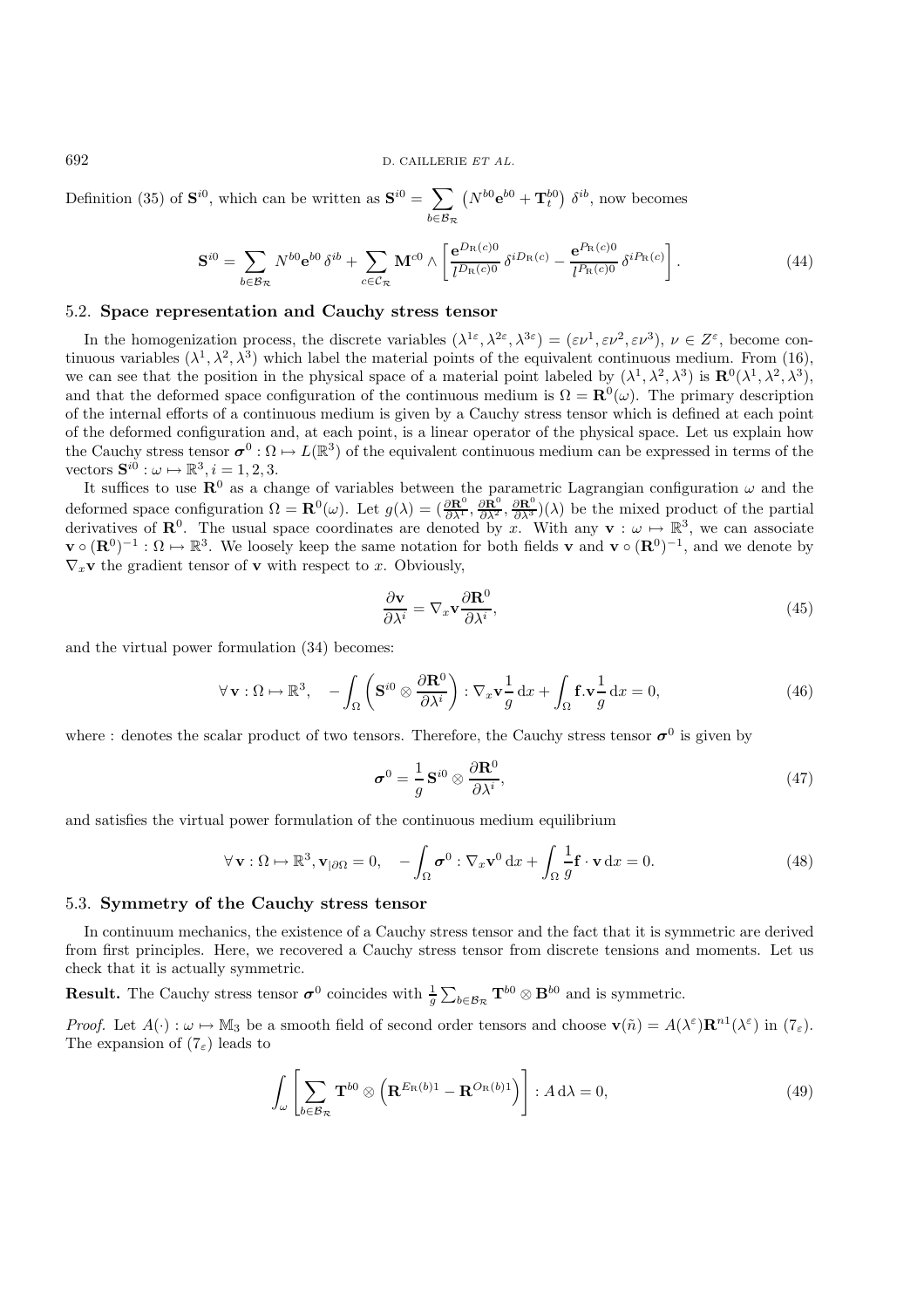or, equivalently,

$$
\sum_{b \in \mathcal{B}_{\mathcal{R}}} \mathbf{T}^{b0} \otimes \left( \mathbf{R}^{E_{\mathcal{R}}(b)1} - \mathbf{R}^{O_{\mathcal{R}}(b)1} \right) = 0. \tag{50}
$$

From the definitions (47) and (35) of  $\sigma^0$  and  $\mathbf{S}^{i0}$ , and from (21), we have that

$$
\boldsymbol{\sigma}^{0} = \frac{1}{g} \mathbf{S}^{i0} \otimes \frac{\partial \mathbf{R}^{0}}{\partial \lambda^{i}} = \frac{1}{g} \sum_{b \in \mathcal{B}_{\mathcal{R}}} \mathbf{T}^{b0} \otimes \left( \mathbf{B}^{b0} - \mathbf{R}^{E_{\mathrm{R}}(b)1} + \mathbf{R}^{O_{\mathrm{R}}(b)1} \right), \tag{51}
$$

so that (50) yields  $\boldsymbol{\sigma}^0 = \frac{1}{g}$  $\sum_{b \in \mathcal{B}_{\mathcal{R}}} \mathbf{T}^{b0} \otimes \mathbf{B}^{b0}$ , which by (37) is symmetric.

# 6. CONSTITUTIVE EQUATIONS OF THE EQUIVALENT CONTINUOUS MEDIUM  $$ self-equilibrium equations

To complete the equivalent continuum model of the lattice, we need to determine the stress-strain relation of the continuous medium. In the elastic setting we are dealing with, this means that we search for a constitutive relationship  $(\lambda, \mathbf{F} = (\mathbf{F}^1, \mathbf{F}^2, \mathbf{F}^3)) \in \omega \times (\mathbb{R}^3)^3 \mapsto \hat{\mathbf{S}}^0(\lambda, \mathbf{F}) \in (\mathbb{R}^3)^3$  such that, for any deformation  $\mathbf{R}^0$ :<br> $\omega \mapsto \mathbb{R}^3$  the stress vectors  $\mathbf{S}^{i0}$ ,  $i = 1, 2, 3$  are given at  $\omega \mapsto \mathbb{R}^3$ , the stress vectors  $\mathbf{S}^{i0}$ ,  $i = 1, 2, 3$ , are given, at any  $\lambda \in \omega$ , by  $\mathbf{S}^0(\lambda) = (\mathbf{S}^{10}(\lambda), \mathbf{S}^{20}(\lambda), \mathbf{S}^{30}(\lambda)) =$ <br> $\hat{\mathbf{S}}^0(\lambda, \frac{\partial \mathbf{R}^0}{\partial \lambda^1}(\lambda), \frac{\partial \mathbf{R}^0}{\partial \lambda^2}(\lambda))$ . We actua that terms in the right-hand side of these equations contain both  $\frac{\partial \mathbf{R}^0}{\partial \lambda}$  and differences  $\mathbf{R}^{E_R(b)1} - \mathbf{R}^{O_R(b)1}$ ,  $b \in \mathcal{B_R}$ ,<br>see (21) (21) Therefore, we must go a step further and be able to express see (21), (31). Therefore, we must go a step further and be able to express  $\mathbf{R}^{E_R(b)1} - \mathbf{R}^{O_R(b)1}$ ,  $b \in \mathcal{B}_R$ , in terms  $\mathbf{R}^B$ of  $\frac{\partial \mathbf{R}^0}{\partial \lambda^i}$ .<br>As u

As usual in the homogenization of periodic media (see Sanchez [22], for instance), this is done through the solution of a mechanical problem "at the elementary cell level". This problem consists of the leading constitutive equations for bars and pairs of interacting bars that were obtained in Section 4.2, and of so called self-equilibrium equations of the reference cell. We begin by making out these balance equations.

#### 6.1. **Self-equilibrium equations**

The reference cell self-equilibrium equations are derived from the lattice equilibrium equations, by means of convenient choices of the test-functions. Namely, for any  $n \in \mathcal{N}_{\mathcal{R}}$ , choose  $\mathbf{v}^n$  in  $\mathbb{R}^3$ , and for any  $b \in \mathcal{B}_{\mathcal{R}}$ , choose **w**<sup>b</sup> in  $\mathbb{R}^3$ , then, in  $((7_{\varepsilon})-(8_{\varepsilon}))$ , take  $\mathbf{v}^{\varepsilon}(\tilde{n})=\varepsilon \theta(\lambda^{\varepsilon})\mathbf{v}^n$  and  $\mathbf{w}^{\varepsilon}(\tilde{b})=\eta(\lambda^{\varepsilon})\mathbf{w}^b$  where  $\theta$  and  $\eta$  are smooth scalar fields defined on  $\omega$ . Then,

$$
\forall \varepsilon, \forall \tilde{b} \in \tilde{\mathcal{B}}^{\varepsilon}, \mathbf{v}^{\varepsilon} \left( O\left(\tilde{b}\right) \right) - \mathbf{v}^{\varepsilon} \left( E\left(\tilde{b}\right) \right) = \varepsilon \left[ \theta(\lambda^{\varepsilon}) \mathbf{v}^{O_{\mathrm{R}}(b)} - \theta \left( \lambda^{\varepsilon} + \varepsilon \delta^{b} \right) \mathbf{v}^{E_{\mathrm{R}}(b)} \right],\tag{52}
$$

and, by a Taylor expansion,

$$
\forall \varepsilon, \forall \tilde{b} \in \tilde{\mathcal{B}}^{\varepsilon}, \mathbf{v}^{\varepsilon} \left( O\left(\tilde{b}\right) \right) - \mathbf{v}^{\varepsilon} \left( E\left(\tilde{b}\right) \right) = \varepsilon \theta(\lambda^{\varepsilon}) \left[ \mathbf{v}^{O_{\mathrm{R}}(b)} - \mathbf{v}^{E_{\mathrm{R}}(b)} \right] + \cdots
$$
\n(53)

In the same way, we have:

$$
\forall \varepsilon, \forall \tilde{c} \in \tilde{\mathcal{C}}^{\varepsilon}, \mathbf{w}^{\varepsilon}(P(\tilde{c})) - \mathbf{w}^{\varepsilon}(D(\tilde{c})) = \varepsilon \eta(\lambda^{\varepsilon}) \left[ \mathbf{w}^{P_{\mathbf{R}}(c)} - \mathbf{w}^{D_{\mathbf{R}}(c)} \right] + \cdots
$$
\n(54)

Expanding  $((7<sub>\epsilon</sub>)- (8<sub>\epsilon</sub>))$ , we obtain by identification of the leading terms the following two equations:

$$
\forall \theta : \omega \mapsto \mathbb{R}, \forall \mathbf{v}^n \in \mathbb{R}^3, \int_{\omega} \theta(\lambda) \sum_{b \in \mathcal{B}_{\mathcal{R}}} \mathbf{T}^{b0}(\lambda) \cdot \left[ \mathbf{v}^{O_{\mathcal{R}}(b)} - \mathbf{v}^{E_{\mathcal{R}}(b)} \right] d\lambda = 0,
$$
 (55)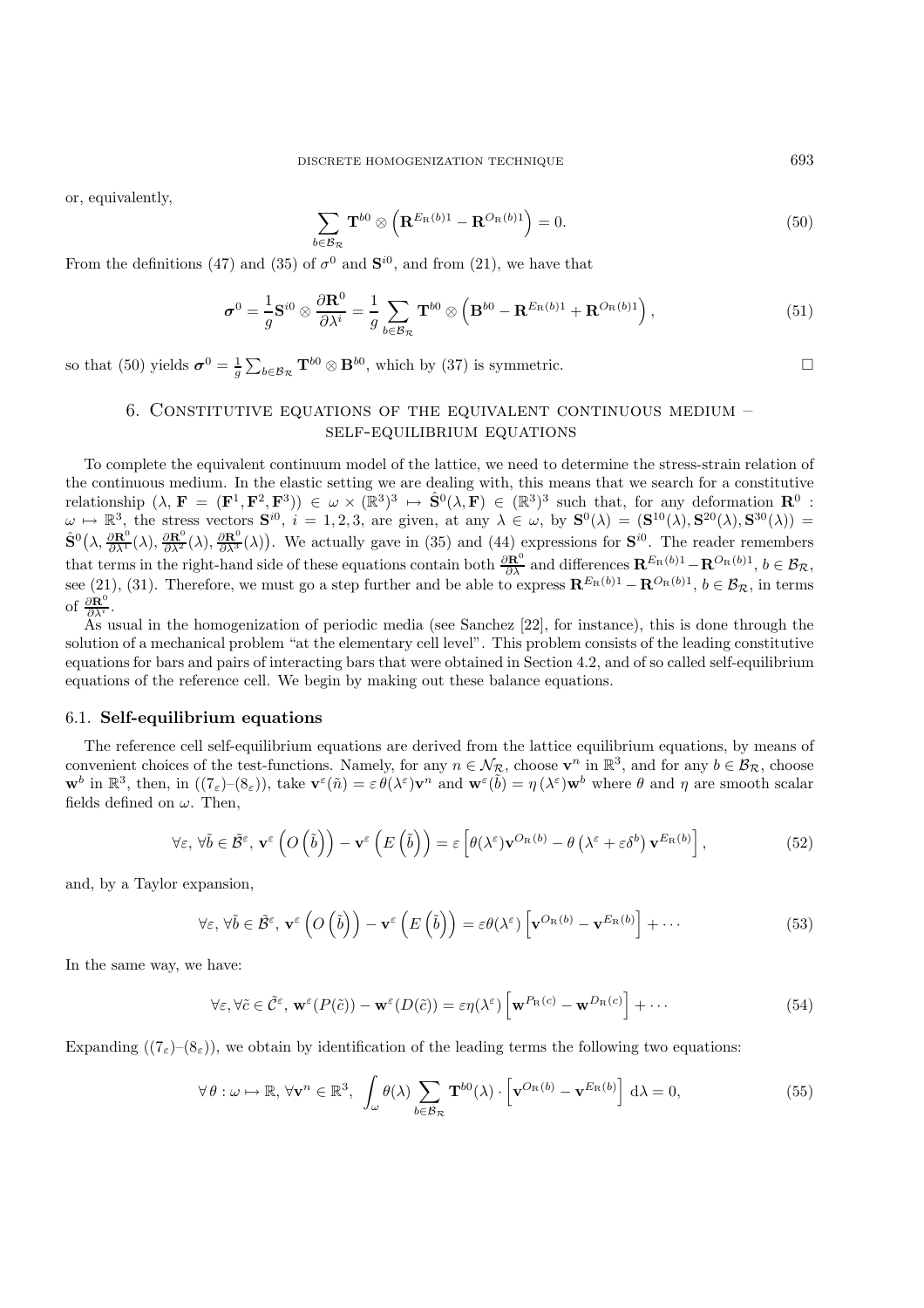$$
\forall \eta : \omega \mapsto \mathbb{R}, \forall \mathbf{w}^b \in \mathbb{R}^3, \int_{\omega} \eta(\lambda) \left\{ \sum_{c \in \mathcal{C}_{\mathcal{R}}} \mathbf{M}^{c0}(\lambda) \cdot \left[ \mathbf{w}^{P_{\mathcal{R}}(c)} - \mathbf{w}^{D_{\mathcal{R}}(c)} \right] + \sum_{b \in \mathcal{B}_{\mathcal{R}}} \left( \mathbf{B}^{b0}(\lambda) \wedge \mathbf{T}^{b0}(\lambda) \right) \cdot \mathbf{w}^b \right\} d\lambda = 0.
$$
\n(56)

They are trivially equivalent to the following identities in the space of scalar functions defined on  $\omega$ :

$$
\forall \mathbf{v}^n \in \mathbb{R}^3, n \in \mathcal{N}_{\mathcal{R}}, \quad \sum_{b \in \mathcal{B}_{\mathcal{R}}} \mathbf{T}^{b0} \cdot \left[ \mathbf{v}^{O_{\mathcal{R}}(b)} - \mathbf{v}^{E_{\mathcal{R}}(b)} \right] = 0,
$$
\n(57)

and,

$$
\forall \mathbf{w}^b \in \mathbb{R}^3, b \in \mathcal{B}_{\mathcal{R}}, \quad \sum_{c \in \mathcal{C}_{\mathcal{R}}} \mathbf{M}^{c0} \cdot \left[ \mathbf{w}^{P_{\mathcal{R}}(c)} - \mathbf{w}^{D_{\mathcal{R}}(c)} \right] + \sum_{b \in \mathcal{B}_{\mathcal{R}}} \left( \mathbf{B}^{b0} \wedge \mathbf{T}^{b0} \right) \cdot \mathbf{w}^b = 0.
$$
 (58)

Equations (57) and (58) are similar to the full lattice equilibrium equations ((7)–(8)) we started with. Instead of involving summations over the whole set of bars  $\tilde{\mathcal{B}}^{\varepsilon}$  or over the whole set  $\tilde{\mathcal{C}}^{\varepsilon}$ , they only involve the sets  $\mathcal{B}_{\mathcal{R}}$ and  $\mathcal{C}_{\mathcal{R}}$  that are associated with the reference cell. Moreover, they do not contain any external loading, hence the denomination self-equilibrium equations.

# 6.2. **The reference cell problem. Derivation of the constitutive law**

The full reference cell problem consists of the above self-equilibrium equations and of the leading constitutive equations in the space of scalar or vector functions defined on  $\omega$ 

$$
N^{b0} = \mathcal{N}^{b0} \left( l^{b0}, l_0^b \right), \quad \mathbf{M}^{c0} = \mathcal{M}^{c0} \left( e^{P_{\mathrm{R}}(c)0} \cdot e^{D_{\mathrm{R}}(c)0} \right) e^{P_{\mathrm{R}}(c)0} \wedge e^{D_{\mathrm{R}}(c)0}, \tag{59}
$$

where  $N^{b0} = \mathbf{T}^{b0} \cdot \mathbf{e}^{b0}$  and where, for any  $b \in \mathcal{B}_{\mathcal{R}}$ ,  $\mathbf{B}^{b0} = \mathbf{R}^{E_{\mathcal{R}}(b)1} - \mathbf{R}^{O_{\mathcal{R}}(b)1} + \frac{\partial \mathbf{R}^{0}}{\partial \lambda^{j}} \delta^{jb}$ ,  $l^{b0} = ||\mathbf{B}^{b0}||$  and  $\mathbf{e}^{b0} = \frac{\mathbf{B}^{b0}}{l^{b0}}$ .<br>In the In the self-equilibrium equations ((57)–(58)), the space variable obviously acts as a parameter. Indeed, for any  $\lambda$ <br>in  $\omega$ , the vectors  $\mathbf{T}^{b0}(\lambda)$ ,  $\mathbf{M}^{c0}(\lambda)$  and  $\mathbf{B}^{b0}(\lambda)$  satisfy equations ((57)–(58)) in  $\omega$ , the vectors  $\mathbf{T}^{b0}(\lambda)$ ,  $\mathbf{M}^{c0}(\lambda)$  and  $\mathbf{B}^{b0}(\lambda)$  satisfy equations ((57)–(58)) taken at  $\lambda$ . A similar remark applies when equation (59) is added. For a given  $\lambda$  and for a given value of  $\frac{\partial \mathbf{R}^0}{\partial \lambda^i}(\lambda)$ ,  $i = 1, 2, 3$ , the whole set of equations determine upon well posedness vector values that we can call  $\mathbf{R}^{b0}(\lambda)$ ,  $\mathbf$ determine, upon well-posedness, vector values that we can call  $\mathbf{B}^{b0}(\lambda)$ ,  $\mathbf{T}^{b0}(\lambda)$ ,  $b \in \mathcal{B}_{\mathcal{R}}$ ,  $\mathbf{M}^{c0}(\lambda)$ ,  $c \in \mathcal{C}_{\mathcal{R}}$ , which<br>in turn determine  $(\mathbf{S}^{10}(\lambda), \mathbf{S}^{20}(\lambda), \mathbf{S}^{30}(\lambda))$ ,  $\Lambda$ in turn determine  $(\mathbf{S}^{10}(\lambda), \mathbf{S}^{20}(\lambda), \mathbf{S}^{30}(\lambda))$ . As  $\frac{\partial \mathbf{R}^0}{\partial \lambda^i}(\lambda), i = 1, 2, 3$ , can be any  $(\mathbf{F}^1, \mathbf{F}^2, \mathbf{F}^3)$  in  $(\mathbb{R}^3)^3$ , we have in fact built a mapping from  $\omega \times (\mathbb{R}^3)^3$  into  $(\mathbb{R}^3)^3$ . This mapping is nothing but the constitutive law.

Let us, for convenience, and because this is the result we mainly aimed at, sum up the construction of this constitutive law. It reads: Let  $\lambda$  be in  $\omega$ , and let  $\mathbf{F} = (\mathbf{F}^1, \mathbf{F}^2, \mathbf{F}^3)$  be in  $(\mathbb{R}^3)^3$ . Find  $\mathbf{R}^{n_1} \in \mathbb{R}^3$ ,  $n \in \mathcal{N}_{\mathcal{R}}$ ,  $\mathbf{T}^{b0} \in \mathbb{R}^3$ ,  $h \in \mathcal{R}_{\mathbf{R}}$ ,  $\mathbf{M}^{c0} \in \mathbb$  $\mathbf{T}^{b0} \in \mathbb{R}^3$ ,  $b \in \mathcal{B}_{\mathcal{R}}$ ,  $\mathbf{M}^{c0} \in \mathbb{R}^3$ ,  $c \in \mathcal{C}_{\mathcal{R}}$ , such that, letting, for any  $b \in \mathcal{B}_{\mathcal{R}}$ ,  $\mathbf{B}^{b0} = \mathbf{R}^{E_{\mathcal{R}}(b)1} - \mathbf{R}^{O_{\mathcal{R}}(b)1} + \mathbf{F}^j \delta^{jb}$ ,<br> $b^{b0} = \mathbf{H}^{b0}$   $l^{b0} = ||\mathbf{B}^{b0}||$  and  $\mathbf{e}^{b0} = \frac{\mathbf{B}^{b0}}{l^{b0}}$ , the following equations in R or R<sup>3</sup> are satisfied:

$$
\forall \mathbf{v}^n \in \mathbb{R}^3, \quad \sum_{b \in \mathcal{B}_{\mathcal{R}}} \mathbf{T}^{b0} \cdot \left[ \mathbf{v}^{O_{\mathcal{R}}(b)} - \mathbf{v}^{E_{\mathcal{R}}(b)} \right] = 0,\tag{60}
$$

$$
\forall \mathbf{w}^b \in \mathbb{R}^3, \quad \sum_{c \in \mathcal{C}_{\mathcal{R}}} \mathbf{M}^{c0} \cdot \left[ \mathbf{w}^{P_{\mathcal{R}}(c)} - \mathbf{w}^{D_{\mathcal{R}}(c)} \right] + \sum_{b \in \mathcal{B}_{\mathcal{R}}} \left( \mathbf{B}^{b0} \wedge \mathbf{T}^{b0} \right) \cdot \mathbf{w}^b = 0, \tag{61}
$$

$$
N^{b0} = \mathcal{N}^{b0} \left( l^{b0}, l_0^b(\lambda) \right), \quad \mathbf{M}^{c0} = \mathcal{M}^{c0} \left( \mathbf{e}^{P_{\mathrm{R}}(c)0} \cdot \mathbf{e}^{D_{\mathrm{R}}(c)0} \right) \mathbf{e}^{P_{\mathrm{R}}(c)0} \wedge \mathbf{e}^{D_{\mathrm{R}}(c)0}, \tag{62}
$$

where  $N^{b0} = \mathbf{T}^{b0} \cdot \mathbf{e}^{b0}$ . Then, define

$$
\forall i = 1, 2, 3, \ \mathbf{S}^{i0} = \sum_{b \in \mathcal{B}_{\mathcal{R}}} N^{b0} \mathbf{e}^{b0} \, \delta^{ib} + \sum_{c \in \mathcal{C}_{\mathcal{R}}} \mathbf{M}^{c0} \wedge \left[ \frac{\mathbf{e}^{D_{\mathrm{R}}(c)0}}{l^{D_{\mathrm{R}}(c)0}} \, \delta^{iD_{\mathrm{R}}(c)} - \frac{\mathbf{e}^{P_{\mathrm{R}}(c)0}}{l^{P_{\mathrm{R}}(c)0}} \, \delta^{iP_{\mathrm{R}}(c)} \right]. \tag{63}
$$

As usual, the shearing vectors  $\mathbf{T}_{b}^{b0}$  can be eliminated and we are left with a problem whose unknowns are the vectors  $\mathbf{P}_{b1}^{n1}$ ,  $p \in \mathcal{N}_{c}$ . It is readily seen that a solution cannot be unique since these vectors  $\mathbf{R}^{n_1}, n \in \mathcal{N}_{\mathcal{R}}$ . It is readily seen that a solution cannot be unique since these vectors appear only through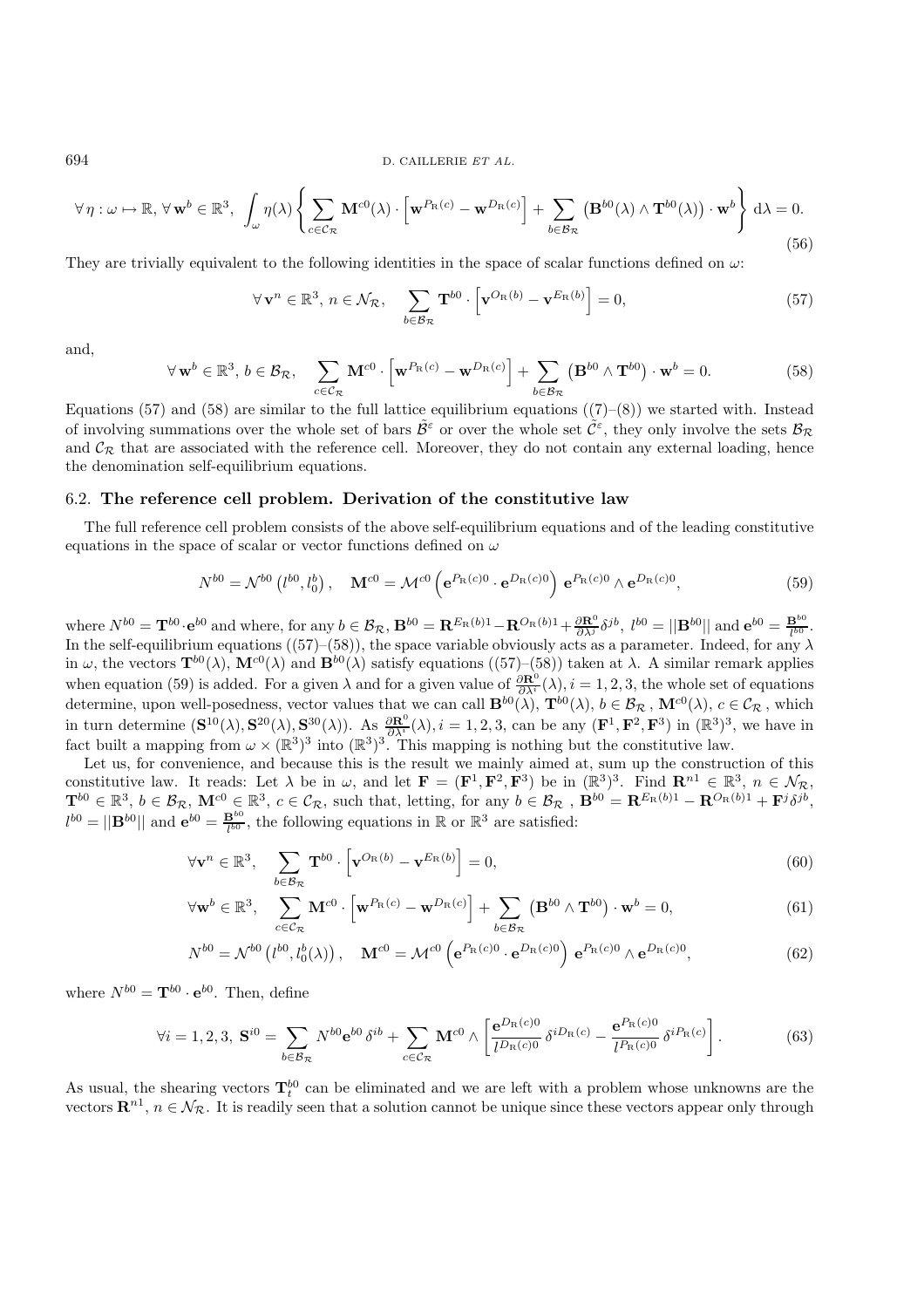their differences  $\mathbf{R}^{E_R(b)1} - \mathbf{R}^{O_R(b)1}$ . They can be, at best, uniquely determined up to an additive vector. Other singularities and loss of uniqueness or existence may appear, linked, for instance, to buckling or collapsing of the reference cell.

The set of the last four equations associates with any  $(\lambda, \mathbf{F} = (\mathbf{F}^1, \mathbf{F}^2, \mathbf{F}^3)) \in \omega \times (\mathbb{R}^3)^3$  three vectors  $\hat{\mathbf{S}}^{i0}(\lambda, \mathbf{F})$  in  $\mathbb{R}^3$ . It defines the constitutive relationship of the continuous medium, which as expected is elastic. The variable  $\lambda$  came into play through the length at rest and can make the constitutive law nonhomogeneous. Other nonhomogeneities could have been included in the myocyte laws.

It may be proved directly that, due to the frame invariance of the constitutive equations ((10) and (13)) for bars and for pairs of interacting bars, the equivalent medium constitutive equation is frame invariant as well. This feature can also be seen as a consequence of the frame invariance of the elastic potential determined in Section 7.

#### 6.3. **Computation of the constitutive law**

Nonlinearity is present in two ways in problem  $((60)–(62))$ . First, the constitutive laws are nonlinear. Second, as we deal with large displacements, we did not linearize in our modelling terms such that  $\mathbf{B}^{b0} \wedge \mathbf{T}^{b0}$ , or  $l^{b0}$ . This nonlinear problem can be solved possibly after eliminating the shearing terms, with an nonlinear problem can be solved, possibly after eliminating the shearing terms, with an iterative procedure. We implemented its resolution by Newton's method.

# 7. Hyperelasticity

We prove in this section that the equivalent continuous medium is hyperelastic, which means that its constitutive law derives from a potential, see, for instance, Ciarlet [9], Gurtin [12].

The constitutive equations for bars and for pairs of interacting bars have been defined in (10) and in (13) as mappings  $l \mapsto \mathcal{N}^{b0}(l, l_0^b)$  from  $\mathbb{R}^+$  into  $\mathbb{R}$  and  $p \mapsto \mathcal{M}^{c0}(p)$  from  $[-1, 1]$  into  $\mathbb{R}$ . When performing asymptotic expansions, we already implicitly assumed that these mappings are continuou totic expansions, we already implicitly assumed that these mappings are continuous which is a mechanically sound hypothesis. Therefore, they are trivially the derivatives of some smooth functions. Let us define the potentials  $W^b(\cdot)$  and  $W^c(\cdot)$  by

$$
\forall l \in \mathbb{R}^+, \mathcal{N}^{b0}(l) = \frac{\mathrm{d}W^b}{\mathrm{d}l}(l), \quad \forall p \in [-1, 1], \, -\mathcal{M}^{c0}(p) = \frac{\mathrm{d}W^c}{\mathrm{d}p}(p),
$$

where we omit, for convenience, the dependence in  $l_0^b$ . As mentioned in Section 6.2, the set of equations ((60)–<br>(62)) that defines the constitutive law associates (upon well-posedness) with any  $\mathbf{F} - (\mathbf{F}^1 \ \mathbf{F}$ (62)) that defines the constitutive law associates (upon well-posedness) with any  $\mathbf{F} = (\mathbf{F}^1, \mathbf{F}^2, \mathbf{F}^3) \in ((\mathbb{R})^3)^3$  a set of vectors  $\mathbf{B}^b(\mathbf{F}) = \mathbf{R}^{E_R(b)1} - \mathbf{R}^{O_R(b)1} + \mathbf{F}^j \delta^{jb}$ , where  $b \in \mathcal{B}_R$ . With obvious notations, equations ((60)–(62)) define for any  $b \in \mathcal{B}_{\mathcal{R}}$  and for any  $c \in \mathcal{C}_{\mathcal{R}}$  mappings

$$
\mathbf{F} \mapsto l^b(\mathbf{F})
$$
 and  $\mathbf{F} \mapsto p^c(\mathbf{F}) = e^{P_{\mathbf{R}}(c)}(\mathbf{F}) \cdot e^{D_{\mathbf{R}}(c)}(\mathbf{F}).$ 

It is well known that in a mechanical system energies are additive. This leads us to expect that an energy, if any, for the continuous medium is given by

$$
W(\mathbf{F}^1, \mathbf{F}^2, \mathbf{F}^3) = \sum_{b \in \mathcal{B}_{\mathcal{R}}} W^b \left( l^b \left( \mathbf{F}^1, \mathbf{F}^2, \mathbf{F}^3 \right) \right) + \sum_{c \in \mathcal{C}_{\mathcal{R}}} W^c \left( p^c \left( \mathbf{F}^1, \mathbf{F}^2, \mathbf{F}^3 \right) \right).
$$
 (64)

**Result.** The mapping  $W = \sum_{b \in \mathcal{B}_R} W^b(l^b(\cdot)) + \sum_{c \in \mathcal{C}_R} W^c(p^c(\cdot))$  defined on  $(\mathbb{R}^3)^3$  and with values in  $\mathbb R$  is an energy for the equivalent continuous model energy for the equivalent continuous model.

*Proof.* We have to prove that, for any **F** in  $(\mathbb{R}^3)^3$ , and for any  $i = 1, 2, 3$ ,  $\hat{\mathbf{S}}^{i0}(\mathbf{F}) = \frac{\partial W}{\partial \mathbf{F}^i}(\mathbf{F})$  where  $\hat{\mathbf{S}}^{i0}$  is defined<br>by constigue (60) (63)). From definition (64) we see that by equations ((60)–(63)). From definition (64), we see that we mainly have to differentiate  $l^b$  and  $p^c$  with respect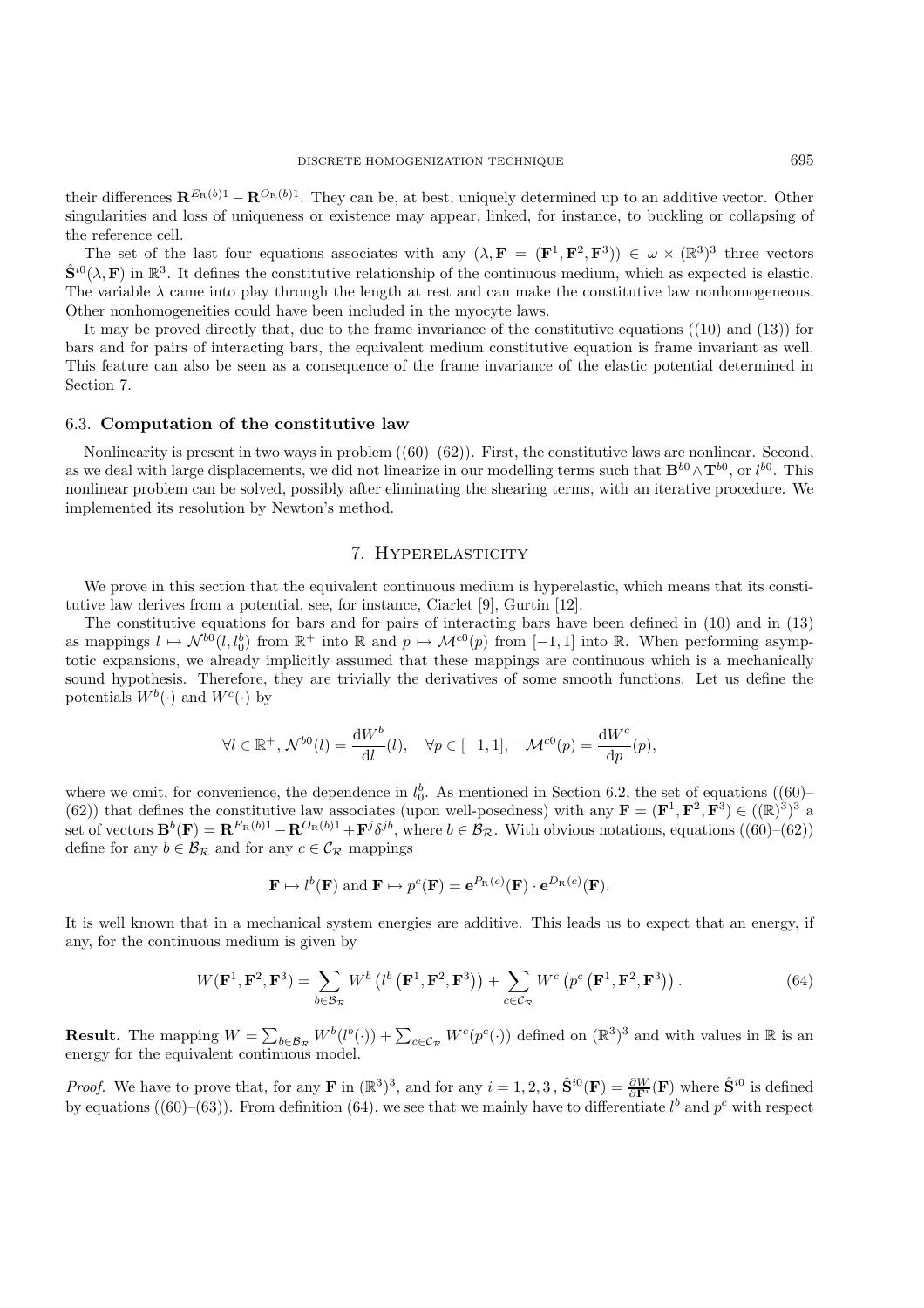to  $\mathbf{F}^i$ ,  $i = 1, 2, 3$ . We use incremental notations. For any  $b \in \mathcal{B}_R$ , let  $\mathbf{U}^b = \mathbf{R}^{E_R(b)1} - \mathbf{R}^{O_R(b)1}$  and let us define  $d\mathbf{H}^b$  for any  $b \in \mathcal{B}_R$ , by  $d\mathbf{U}^b$ , for any  $b \in \mathcal{B}_R$ , by

$$
d\mathbf{U}^b = \mathbf{U}^b \left( \mathbf{F}^1 + d\mathbf{F}^1, \mathbf{F}^2 + d\mathbf{F}^2, \mathbf{F}^3 + d\mathbf{F}^3 \right) - \mathbf{U}^b(\mathbf{F}^1, \mathbf{F}^2, \mathbf{F}^3).
$$

Analogous definitions apply to  $d\mathbf{B}^b$ ,  $d l^b$ ,  $d\mathbf{e}^b$ ,  $b \in \mathcal{B}_R$ , and to  $d p^c$ ,  $c \in \mathcal{C}_R$ . Then, from the definitions of all mannings we first obtain mappings, we first obtain

$$
d\mathbf{B}^{b} = d\mathbf{U}^{b} + d\mathbf{F}^{i} \delta^{ib} + \cdots, \quad dl^{b} = e^{b} \cdot dB^{b} + \cdots,
$$
\n(65)

which provides

$$
dl^{b} = \mathbf{e}^{b} \cdot d\mathbf{U}^{b} + \mathbf{e}^{b} \cdot d\mathbf{F}^{i} \delta^{ib} + \cdots
$$
 (66)

Then, we obtain

$$
\mathrm{d}\mathbf{e}^{b} = \frac{1}{l^{b}} \left[ \mathrm{d}\mathbf{B}^{b} - \left( \mathrm{d}\mathbf{B}^{b} \cdot \mathbf{e}^{b} \right) \mathbf{e}^{b} \right] + \cdots, \quad \mathrm{d}p^{c} = \mathbf{e}^{P_{\mathrm{R}}(c)} \cdot \mathrm{d}\mathbf{e}^{D_{\mathrm{R}}(c)} + \mathrm{d}\mathbf{e}^{P_{\mathrm{R}}(c)} \cdot \mathbf{e}^{D_{\mathrm{R}}(c)} + \cdots,
$$
 (67)

from which we derive that

$$
dp^{c} = \left[e^{P_{R}(c)} - \left(e^{P_{R}(c)} \cdot e^{D_{R}(c)}\right) e^{D_{R}(c)}\right] \cdot \frac{dB^{D_{R}(c)}}{l^{D_{R}(c)}} + \left[e^{D_{R}(c)} - \left(e^{D_{R}(c)} \cdot e^{P_{R}(c)}\right) e^{P_{R}(c)}\right] \cdot \frac{dB^{P_{R}(c)}}{l^{P_{R}(c)}} + \cdots
$$
  
\n
$$
= \left(e^{P_{R}(c)} \wedge e^{D_{R}(c)}\right) \cdot \left[e^{P_{R}(c)} \wedge \frac{dB^{P_{R}(c)}}{l^{P_{R}(c)}} - e^{D_{R}(c)} \wedge \frac{dB^{D_{R}(c)}}{l^{D_{R}(c)}}\right] + \cdots
$$
  
\n
$$
= \left(e^{P_{R}(c)} \wedge e^{D_{R}(c)}\right) \cdot \left[\left(\frac{e^{P_{R}(c)}}{l^{P_{R}(c)}} \delta^{i P_{R}(c)} - \frac{e^{D_{R}(c)}}{l^{D_{R}(c)}} \delta^{i D_{R}(c)}\right) \wedge dF^{i} + \frac{e^{P_{R}(c)}}{l^{P_{R}(c)}} \wedge dU^{P_{R}(c)} - \frac{e^{D_{R}(c)}}{l^{D_{R}(c)}} \wedge dU^{D_{R}(c)}\right] + \cdots,
$$
  
\n(68)

where we used  $(65)$  in the last identity. Let us now differentiate W. By means of the chain rule, and using  $(66)$ and (68), we have

$$
dW^{b} = \mathcal{N}^{b0} \left( l^{b}, l_{0}^{b} \right) \left( e^{b} \cdot d\mathbf{F}^{i} \delta^{ib} + e^{b} \cdot d\mathbf{U}^{b} \right), \tag{69}
$$

and

$$
dW^{c} = -\mathcal{M}^{c0}(p^{c}) \left( e^{P_{R}(c)} \wedge e^{D_{R}(c)} \right) \cdot \left[ \left( \frac{e^{P_{R}(c)}}{l^{P_{R}(c)}} \delta^{i P_{R}(c)} - \frac{e^{D_{R}(c)}}{l^{D_{R}(c)}} \delta^{i D_{R}(c)} \right) \wedge d\mathbf{F}^{i} \right] + \frac{e^{P_{R}(c)}}{l^{P_{R}(c)}} \wedge d\mathbf{U}^{P_{R}(c)} - \frac{e^{D_{R}(c)}}{l^{D_{R}(c)}} \wedge d\mathbf{U}^{D_{R}(c)} \right] + \cdots (70)
$$

Letting  $N^{b0} = \mathcal{N}^{b0}(l^b, l_0^b)$  and  $\mathbf{M}^{c0} = \mathcal{M}^{c0}(p^c) e^{P_R(c)} \wedge e^{D_R(c)}$ , we can conclude that

$$
dW = \sum_{b \in B_{\mathcal{R}}} dW^{b} + \sum_{c \in C_{\mathcal{R}}} dW^{c}
$$
  
= 
$$
\left[ \sum_{b \in B_{\mathcal{R}}} N^{b0} e^{b} \delta^{ib} + \sum_{c \in C_{\mathcal{R}}} \mathbf{M}^{c0} \wedge \left( \frac{e^{D_{\mathcal{R}}(c)}}{l^{D_{\mathcal{R}}(c)}} \delta^{iD_{\mathcal{R}}(c)} - \frac{e^{P_{\mathcal{R}}(c)}}{l^{P_{\mathcal{R}}(c)}} \delta^{iP_{\mathcal{R}}(c)} \right) \right] \cdot d\mathbf{F}^{i}
$$
  
+ 
$$
\sum_{b \in B_{\mathcal{R}}} N^{b0} e^{b} \cdot d\mathbf{U}^{b} + \sum_{c \in C_{\mathcal{R}}} \mathbf{M}^{c0} \cdot \left[ \frac{e^{D_{\mathcal{R}}(c)}}{l^{D_{\mathcal{R}}(c)}} \wedge d\mathbf{U}^{D_{\mathcal{R}}(c)} - \frac{e^{P_{\mathcal{R}}(c)}}{l^{P_{\mathcal{R}}(c)}} \wedge d\mathbf{U}^{P_{\mathcal{R}}(c)} \right] + \cdots
$$
(71)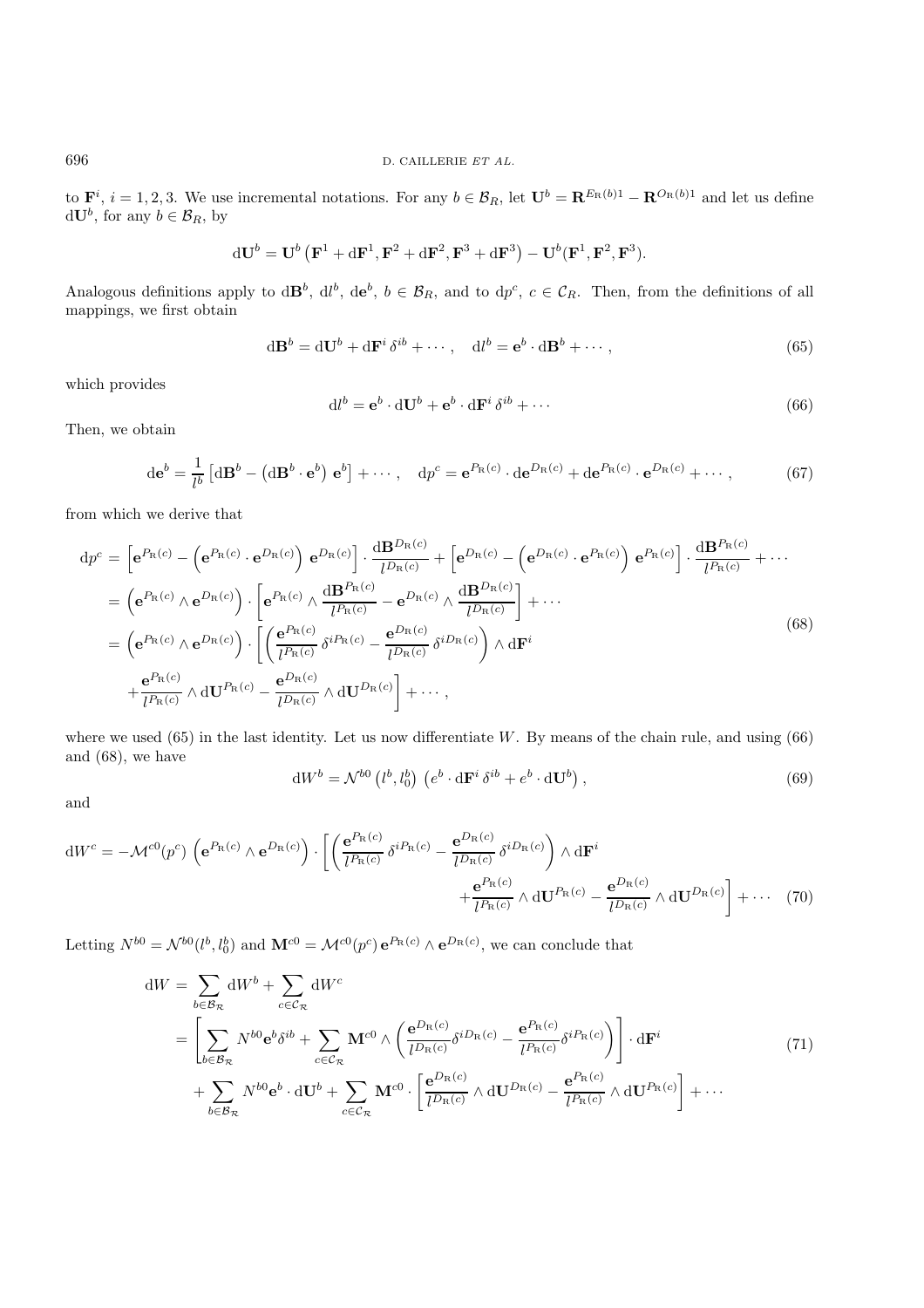From (44), the second line in (71) coincides with  $S^{i0} \cdot dF^i$ . The third one can be proved to be equal to 0 by choosing  $\mathbf{v}^n = d\mathbf{R}^{n_1}$  in the virtual power formulation of the reference cell equilibrium, when the shearing forces are eliminated. Therefore, we have actually proved that, for any  $i = 1, 2, 3$ ,  $\mathbf{S}^{i0} = \frac{\partial W}{\partial \mathbf{F}^i}(\mathbf{F}^1, \mathbf{F}^2, \mathbf{F}^3)$ . □

# **CONCLUSION**

We proved that a repetitive lattice of elastic bars interacting by elastic moments is equivalent to a continuous medium when the number of its elementary cells is large. We obtained a definition of the equivalent medium stresses in terms of the bar tensions and of the moments between interacting bars, and we determined the equivalent medium constitutive law. This law is obtained through the solving of a lattice problem on the reference cell. Moreover, we proved that the law is frame invariant, hyperelastic, and easy to compute. This work is directly applicable to the myocardium modelling, where data on the behaviour of isolated cardiomyocytes become available. In this particular case, it will be of interest in future work to take into account the extracellular matrix which is mainly responsible for the material global incompressibility.

*Acknowledgements*. We wish to thank Pierre-Simon Jouk, Yves Usson and Gabrielle Michalowicz who originated this work and shared with us some of their biological knowledge during many fruitful exchanges.

## **REFERENCES**

- [1] T. Arts, R.S. Reneman and P.C. Veenstra, A model of the mechanics of the left ventricle. *Ann. Biomed. Engrg.* **7** (1979) 299–318.
- [2] A. Bensoussan, J.L. Lions and G. Papanicolaou, *Asymptotic Analysis for Periodic Structures*. North-Holland, Amsterdam (1978).
- [3] F. Brezzi and M. Fortin, *Mixed and Hybrid Finite Element Methods*, Springer Series in Computational Mathematics 15. Springer-Verlag, New York (1991).
- [4] M. Briane, Three models of non periodic fibrous materials obtained by homogenization. *ESAIM: M2AN* **27** (1993) 759–775.
- [5] H. Cai, *Loi de comportement en grandes d´eformations du muscle `a fibres actives. Application `a la m´ecanique du cœur humain et à sa croissance*. Thèse de l'Université de Savoie (1998).
- [6] D. Caillerie and B. Cambou, Les techniques de changement d'´echelles dans les milieux granulaires, in *Microm´ecanique des*  $milieur granulaires.$  Hermès Sciences, Paris (2001).
- [7] R.S. Chadwick, Mechanics of the left ventricle. *Biophys. J.* **112** (1982) 333–339.
- [8] D. Chapelle, F. Clément, F. Génot, P. Le Tallec, M. Sorine and J.M. Urquiza, A Physiologically-Based Model for the Active Cardiac Muscle Contraction, in *Functional Imaging and Modeling of the Heart*, Katila, Magnin, Clarysse, Montagnat and Nenonen Eds., LNCS 2230. Springer (2001) 128–133.
- [9] P.G. Ciarlet, *Mathematical Elasticity. Vol. 1: Three-Dimensional Elasticity*. North-Holland, Amsterdam (1987).
- [10] D. Cioranescu and J. Saint Jean Paulin, *Homogenization of Reticulated Structures*, Applied Mathematical Science 136. Springer-Verlag, New York (1999).
- [11] Y.C. Fung, *Biomechanics: Mechanical Properties of Living Tissues*. 2nd ed., Springer-Verlag, New York (1993).
- [12] M. Gurtin, *An Introduction to Continuum Mechanics*. Academic Press, San Diego (1981).
- [13] P.S. Jouk, Y. Usson, G. Michalowicz and L. Grossi, Three-dimensional cartography of the pattern of the myofibres in the second trimester fetal human heart. *Anat. Embryol.* **202** (2000) 103–118.
- [14] J.D. Humphrey, R.K. Strumpf and F.C.P. Yin, Determination of a constitutive relation for passive myocardium: I. A new functional form. *J. Biomech. Engrg.* **112** (1990) 333–339.
- [15] J.D. Humphrey, R.K. Strumpf and F.C.P. Yin, Determination of a constitutive relation for passive myocardium: II. Parameter estimation. *J. Biomech. Engrg.* **112** (1990) 340–346.
- [16] D.H.S. Lin and F.C.P. Yin, A multiaxial constitutive law for mammalian left ventricular myocardium in steady-state barium contracture or tetanus. *J. Biomech. Engrg.* **120** (1998) 504–517.
- [17] G. Moreau and D. Caillerie, Continuum modeling of lattice structures in large displacement. Applications to buckling analysis. *Comput.* & *Structures* **68** (1998) 181–189.
- [18] A. Mourad, L. Biard, D. Caillerie, P.-S. Jouk, A. Raoult, N. Szafran and Y. Usson, Geometrical modelling of the fibre organization in the human left ventricle, in *Functional Imaging and Modeling of the Heart*, Katila, Magnin, Clarysse, Montagnat, Nenonen Eds., LNCS 2230. Springer (2001) 32–38.
- [19] M.P. Nash and P.J. Hunter, Computational mechanics of the heart. *J. Elasticity* **61** (2000) 113–141.
- [20] C.S. Peskin, Fiber architecture of the left ventricular wall: An asymptotic analysis. *Comm. Pure Appl. Math.* **XLII** (1989) 79–113.